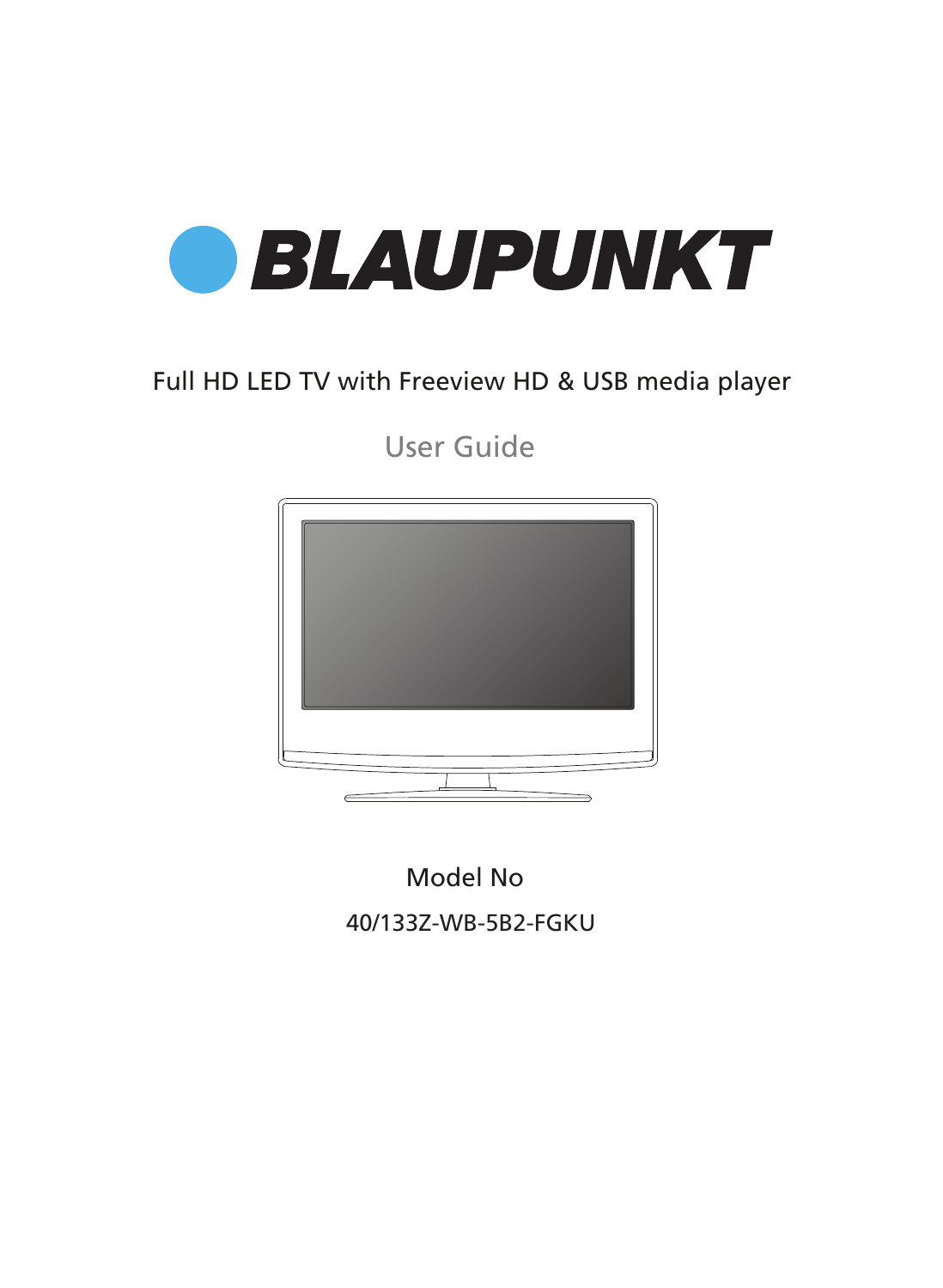## **Important safety instruction**



### **Please read these instructions. All the safety and operating instructions should be read before the appliance is operated.**

### **Warnings**

• Television sets which weigh 20kg or more must be lifted and carried by at least 2 people.

• This television does not contain any parts that are serviceable by the user. In case of a fault, contact the manufacturer or authorised service department. Exposing the internal parts inside the TV may endanger your life. The manufacturers guarantee does not extend to faults caused by repairs carried out by unauthorised third parties.

To reduce the risk of fire, electric shock or damage to the TV, do not expose it to dust, rain or moisture. Never expose the TV to dripping or splashing and do not place objects filled with liquids on or near the TV.

• Do not connect any external devices (DVD player, games console etc) when the TV is switched on. Disconnect both the TV and device from the mains before connecting. Only switch appliances on when the connection process is complete.

Do not place the television in a confined space and do not obstruct the ventilation openings at the rear of the television.

When installing on a wall, ensure the TV is at least 5cm from the wall for ventilation.

• Always ensure that the TV's ventilation openings are not covered with items such as newspapers, tablecloths, curtains, etc.

Dispose of this television and any components including batteries in an environmentally friendly manner. If in doubt, please contact your local authority for details of recycling.

### **Safety**

• For your safety, this appliance is fitted with a fused 3 pin mains plug. Should the fuse need to be replaced, ensure that any replacement is of the same amperage and approved with the

BSI mark.

• Never try and replace the mains plug unless you have adequate qualifications and are legally authorised to do so. In the event that a replacement mains cable is required, contact the manufacturer for a suitable replacement.

• Never use the television if it is damaged in any way.

Always place the television on a flat level surface avoiding anywhere which may be subject to strong vibration.

• The ideal distance to watch the television is approximately five times the length of the diagonal measurements of the TV screen.

Ensure the television is not placed on top of the power cable as the weight of the television may damage the cable and cause a safety hazard.

• Never place mobile phones, speakers or any other device which may cause magnetic or radio interference, near the television. If interference is apparent, move the device causing the interference away from the television.

• To disconnect the apparatus from the mains, please use the mains plug located on the underside/rear of the TV.

• Ensure that the mains plug is always easily accessible.

#### **WARNING: Excessive noise when using earphones and headphones can cause loss of hearing.**

### **Maintenance**

• To clean your TV, wipe with a soft, dry cloth. If the surfaces are extremely dirty, use a soft cloth dipped in a soap and water solution or a weak detergent solution.

• Never use alcohol, paint thinner or benzene to clean this unit.

• Before using a chemically treated cloth, read the instructions that came with the cloth carefully.

#### **CAUTION: If water or other liquid enters the television through the display panel surface, a malfunction may occur.**



### **Packaging**

The safest way to transport your item is in the original box/packaging - please save your packaging for this.

You will need the original box/packaging in the event of warranty/service repair or support. We are unable to carry out warranty/service if you are unable to package the item correctly.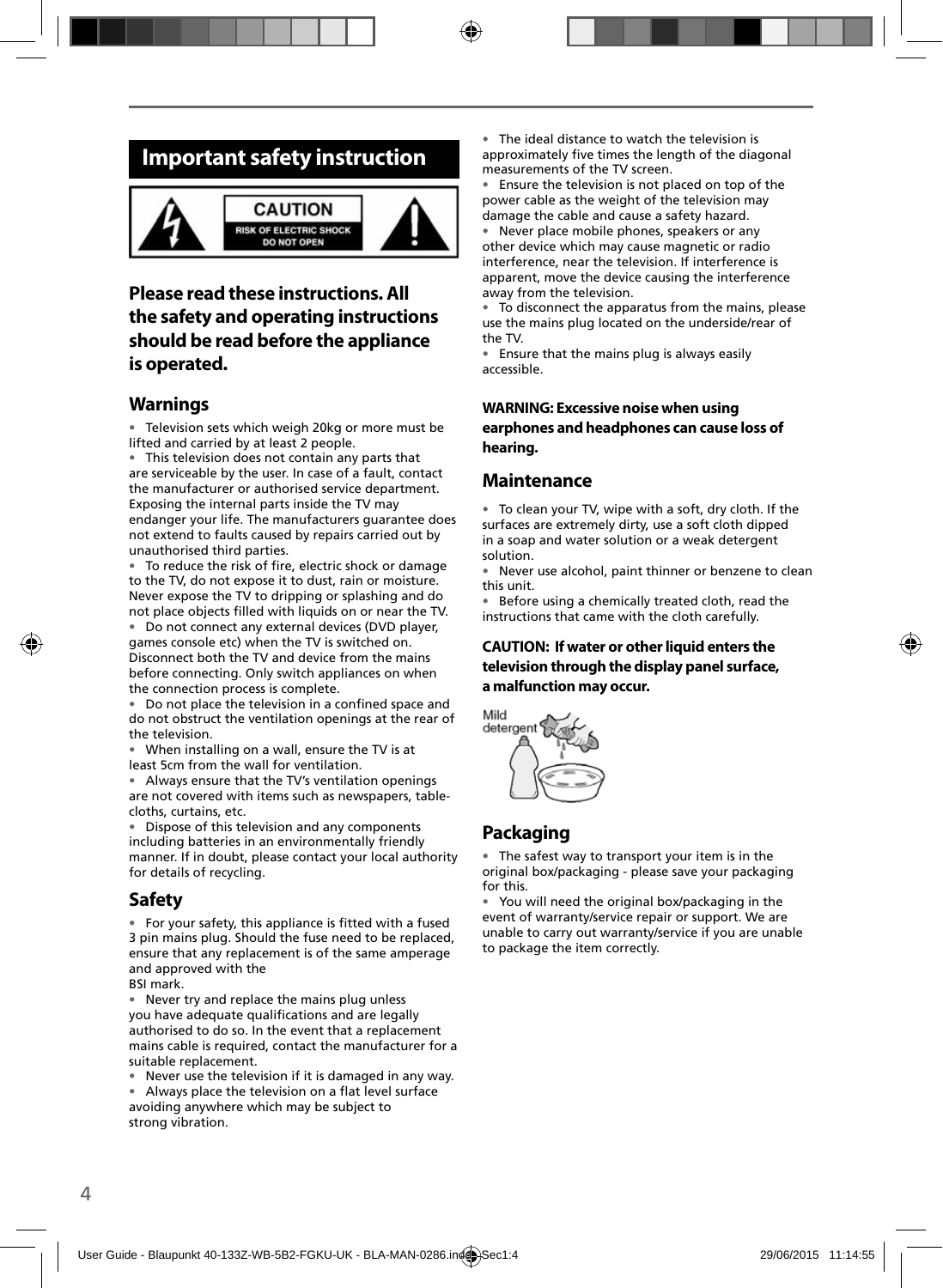#### **Important information regarding use of video games, computers, captions or other fi xed image displays**

The extended use of fixed image program material can cause a permanent "shadow image" on the LCD/LED panel, also known as "screen burn".

This "shadow image" can appear in the background during normal viewing. This type of irreversible LCD/LED panel deterioration can be limited by observing the following steps:

1. Reduce the brightness/contrast setting to a minimum suitable viewing level.

2. Do not display the fixed image for extended periods of time.

3. Turn the power off when not in use.

Examples of images that are more likely to cause "screen burn" are as follows (this is not an exhaustive list):

• TV channel logos: e.g. shopping channel logos and pricing displays - especially if they are bright and stationary. Moving or low-contrast graphics are less likely to cause ageing of the screen.

• Time displays.

• Teletext: Do not view a stationary page for a long period of time

• TV/DVD menus: e.g. listings of DVD disc content.

• Pause mode: Do not leave the TV in pause mode for long periods of time, e.g. when watching DVDs or videos.

**Important: Once 'shadow image/screen burn' occurs, it will never disappear and is not repairable under warranty.**

### **How do I dispose of this product?**

**UK:** Waste electrical products should not be disposed of with household waste. Please dispose of the product at a designated collection point for recycling of WEEE. For your nearest facilities, please see www.recycle-more.co.uk or in store for details.



**ROI:** Waste electrical products should not be disposed of with household waste. Separate disposal facilities exist. Check with your local authority or retailer for recycling advice.

### **Batteries**

• Do not expose batteries to high temperatures, excessive heat, prolonged sunshine or fire as this may cause leakage, explosion or ignition.

Observe the correct polarity when inserting batteries. • Do not use different types of batteries together or mix old and new batteries.

• Dispose of batteries in an environmentally friendly way.

• Certain regions may regulate the disposal of batteries. Please consult your local authority.

### **Trademarks**

#### **HDMI**

The terms HDMI and HDMI High-Definition Multimedia Interface, and the HDMI Logo are trademarks or registered trademarks of HDMI Licensing, LLC in the United States and other countries.

#### **HDTV**

The "HD TV" Logo is a trademark of DIGITALEUROPE.

#### **HDTV 1080p**

The "HD TV 1080p" Logo is a trademark of DIGITALEUROPE.

#### **DVB**

The DVB logo is the registered trademark of the Digital Video Broadcasting (DVB) project.

#### **Dolby**

Manufactured under license from Dolby Laboratories. Dolby and the double-D symbol are trademarks of Dolby Laboratories.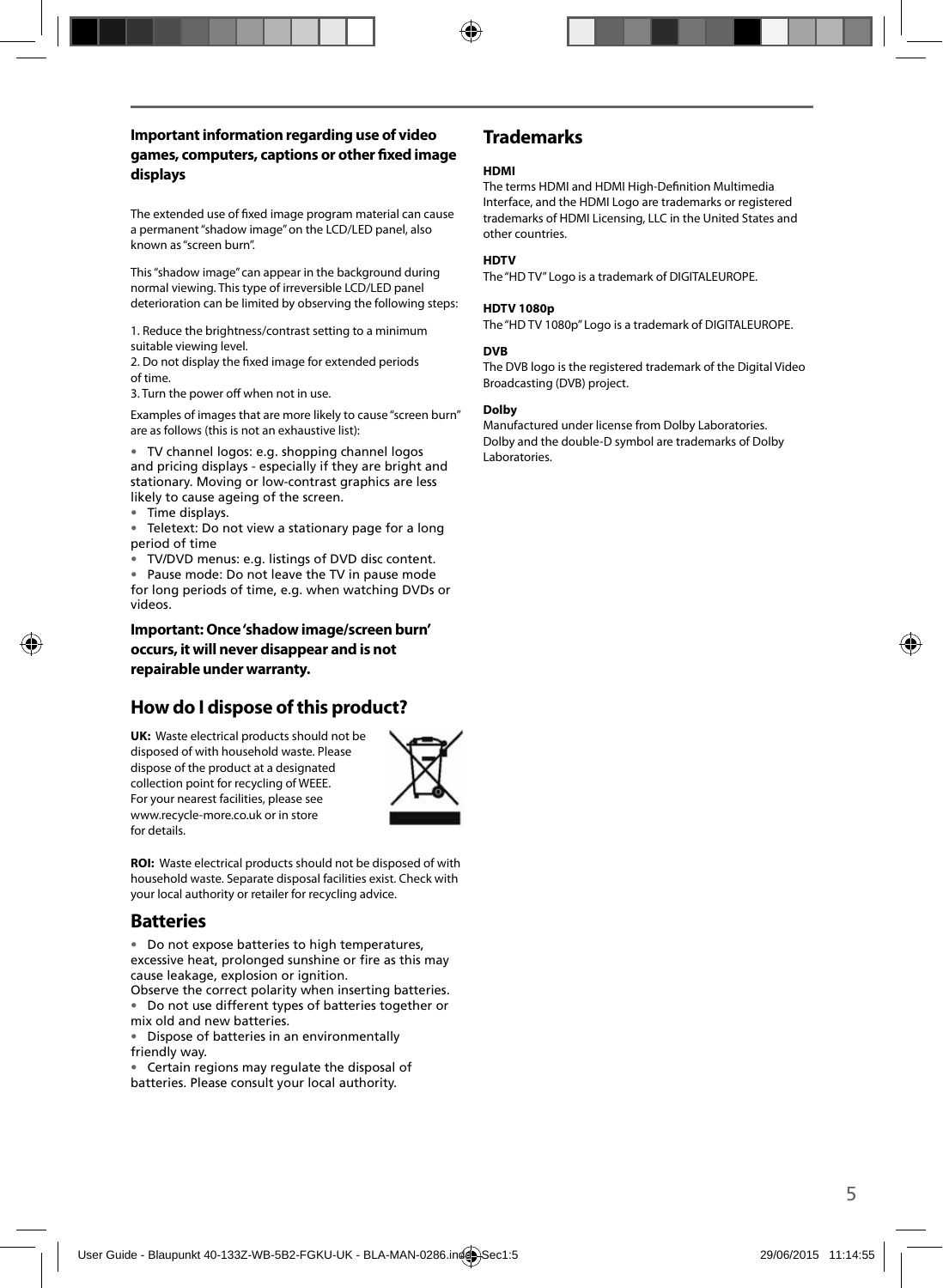# **CONTENTS**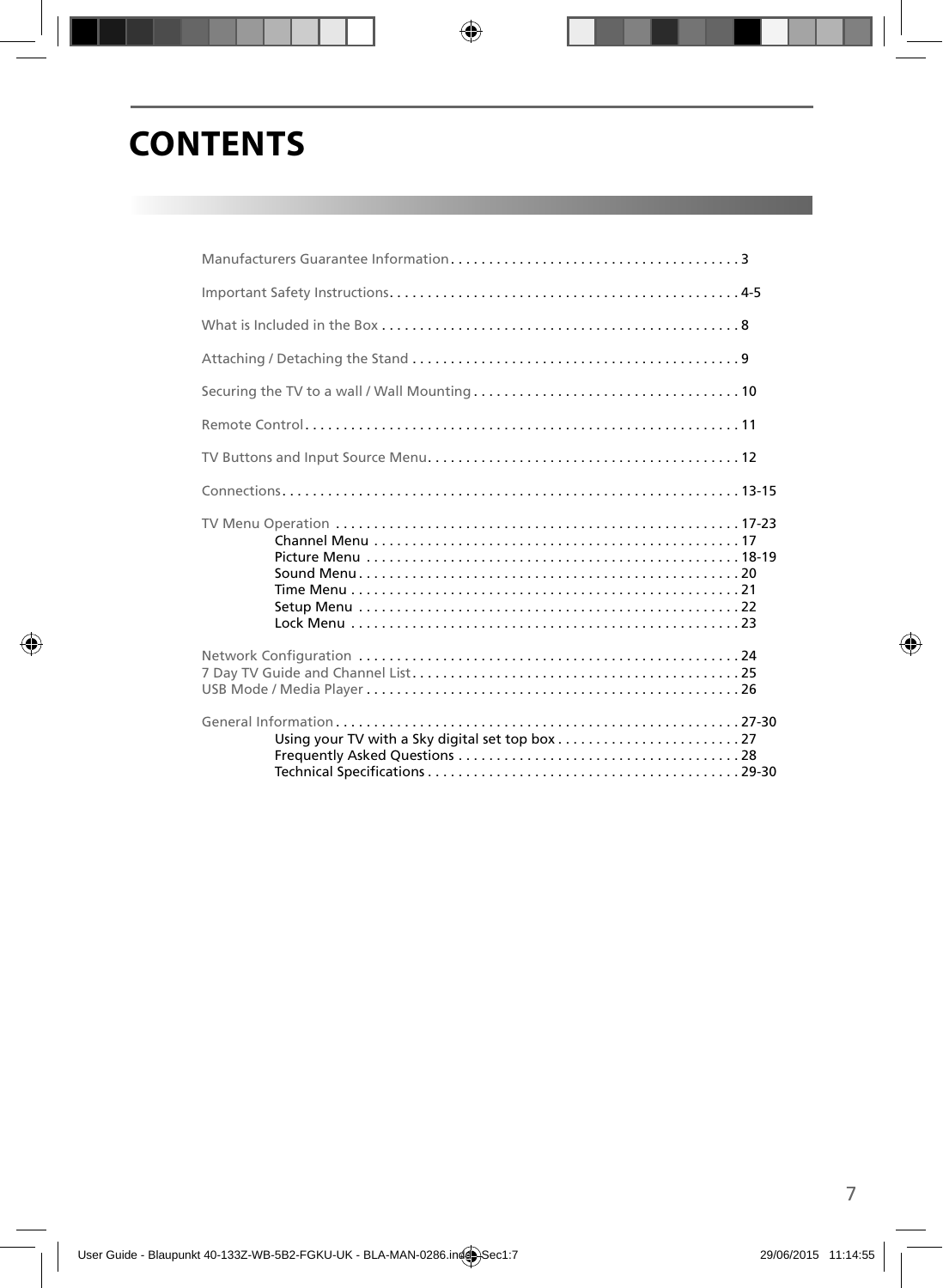## **WHAT IS INCLUDED IN THE BOX**

#### Accessories

Included with this TV are the following accessories

#### 1 x User Guide



#### 1 x Quick Start Guide

Quick Start Guide

#### 1 x TV



1 x RF Cable



#### 1 x Remote Control



#### 2 x AAA Batteries



1 x Mini Component / YPbPr



1 x Mini Composite / AV



1 x Stand Installation Pack (Includes stand base, stand neck & screws)



Please save your box/packaging. as you will need this in the event of warranty/service repair or support. We are unable to carry out warranty/service if you are unable to package it correctly. The safest way to package your item in the event of warranty/service repair is in it's original box/packaging.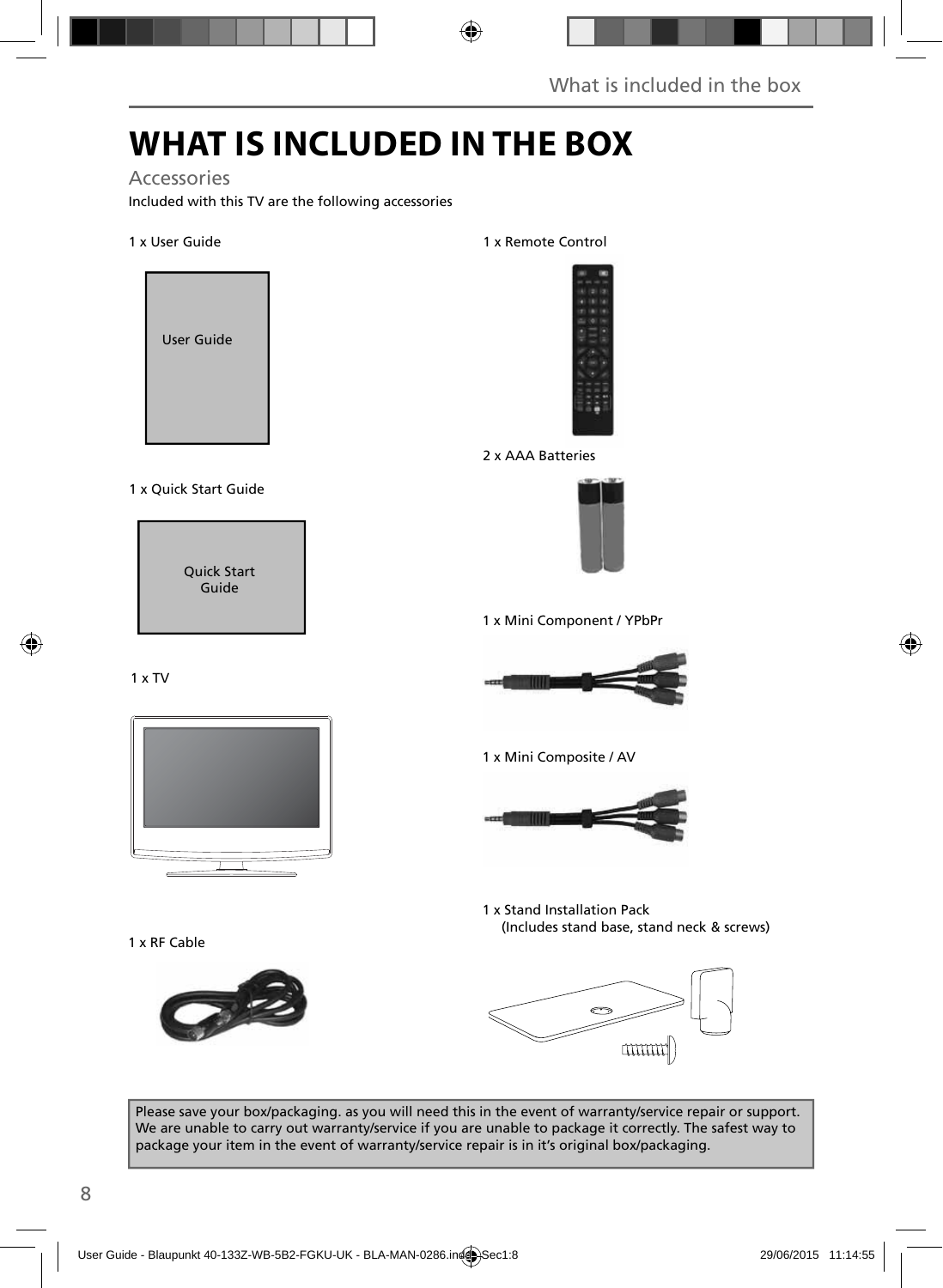# **ATTACHING/DETACHING THE STAND**

## Attaching the stand

To complete the stand installation you will require a cross head screw driver

There are two types of screws provided as shown below.



**6 x** ST (4x14) **5 x** ST (3.7x18) Used for attaching the stand neck to the TV (fig.1)

Used for attaching the stand base to the stand neck (fig.3)



(fig.1) Attach the stand neck to the rear of the TV set using the 6 x ST(4x14) screws provided.

5 x ST(3.7x18)

 $11111111$ 







a) Ensure the cross head screw driver tip fits correctly into the head of the screw and that it is not too big or small.

**b)** Screw in all screws individually and partially before tightening all of the screws fully.

**c)** If they become very tight try loosening them slightly and then re-tightening them once again as this will continue the process of creating the thread for the screws.

(fig.3) Secure the base to the neck by using the 5 x ST(3.7x18) screws provided.

### Detaching the stand

3

Remove the screws highlighted then remove the stand base and neck from the rear of the TV set.

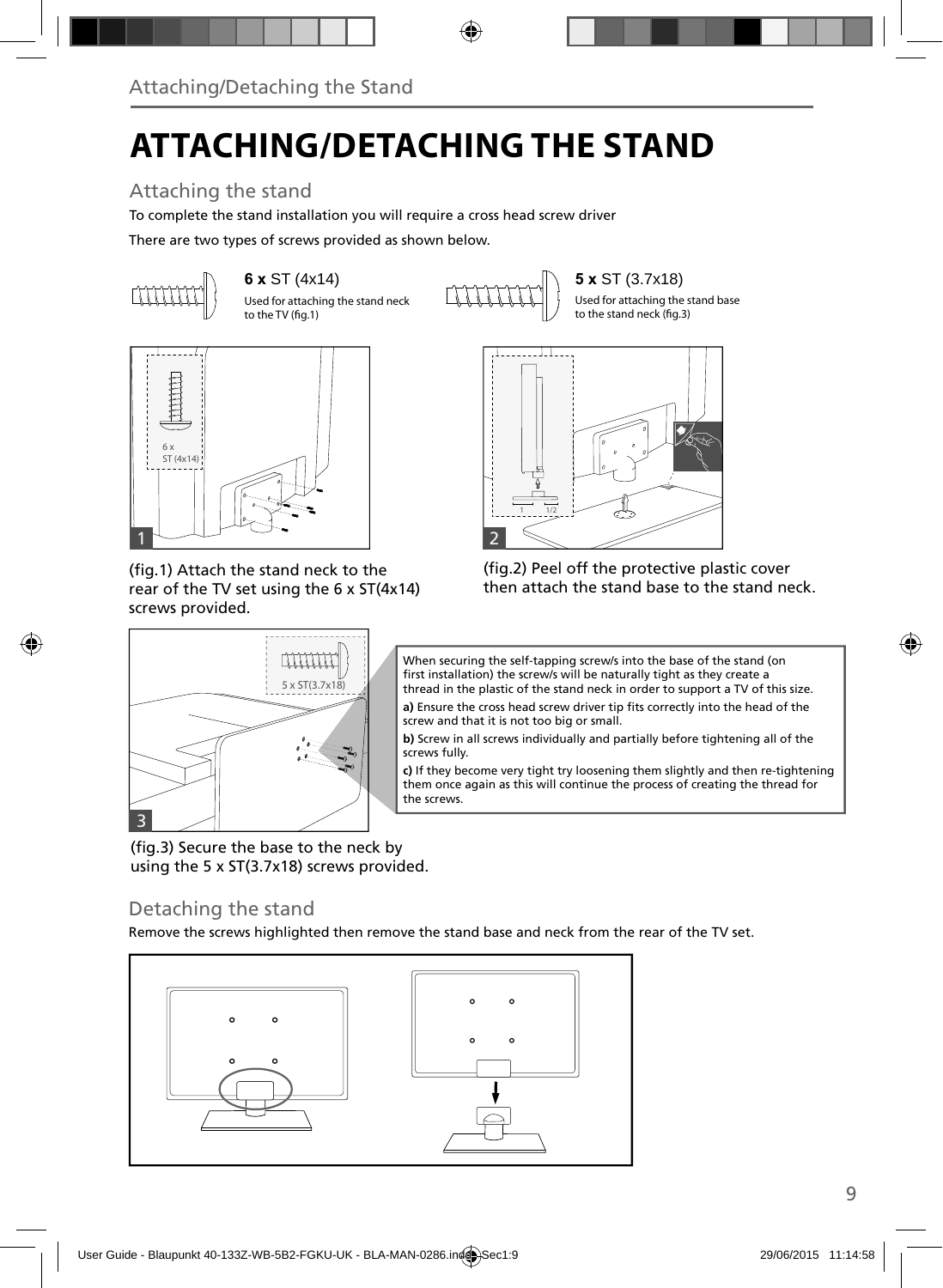## **SECURING THE TV TO A WALL**

### Securing the TV to a wall

For maximum security in the home, when using a TV with its stand, anti-tip straps should be fitted. These are available from supermarket websites and other websites and are an easy, inexpensive and effective way of ensuring your TV stays safely upright. Straps are designed to be attached to the rear of the TV and then tethered to the wall or the furniture the TV is stood on, these are fitted as follows.

**A)** Using one or both of the top wall-mounting holes and screws fasten one end of the fastening cord/s to the TV. (the screws are already supplied in the wall mounting holes)



**B)** Secure the other end of the fastening cord/s to your wall. (you will need screws/fixings suitable for your wall type - available separately from most DIY stores).



Note - Please ensure that children do not climb on the TV set.

The Royal Society for the Prevention of Accidents is urging people to take care with flat-screen televisions.

RoSPA stated in 2010 that "Toddlers are particularly at risk of pulling flat-screen televisions on to themselves. They are unsteady on their feet and are attracted by colourful television images."

The risk is increased as televisions become lighter.

### Wall mounting

IMPORTANT - Before drilling any holes in the wall ensure you are not drilling where there could be any electrical wires, water or gas pipes.



1) Remove the four screws located at the back of the TV set.

2) The wall mount can now be easily attached to the mounting holes, located on the back of the TV, using the same four screws removed.

For VESA wall mounting information please refer to the Technical Specification page.

For optimum viewing, if wall mounting the TV higher than eye level, the TV should be tilted downwards so that the TV's screen is 'face on'. See fig 1 and 2.



Important – If wall mounting this TV, only use the screws already provided in the wall mounting holes located at the back of the TV, using other screws which are longer could cause irreparable damage to internal parts.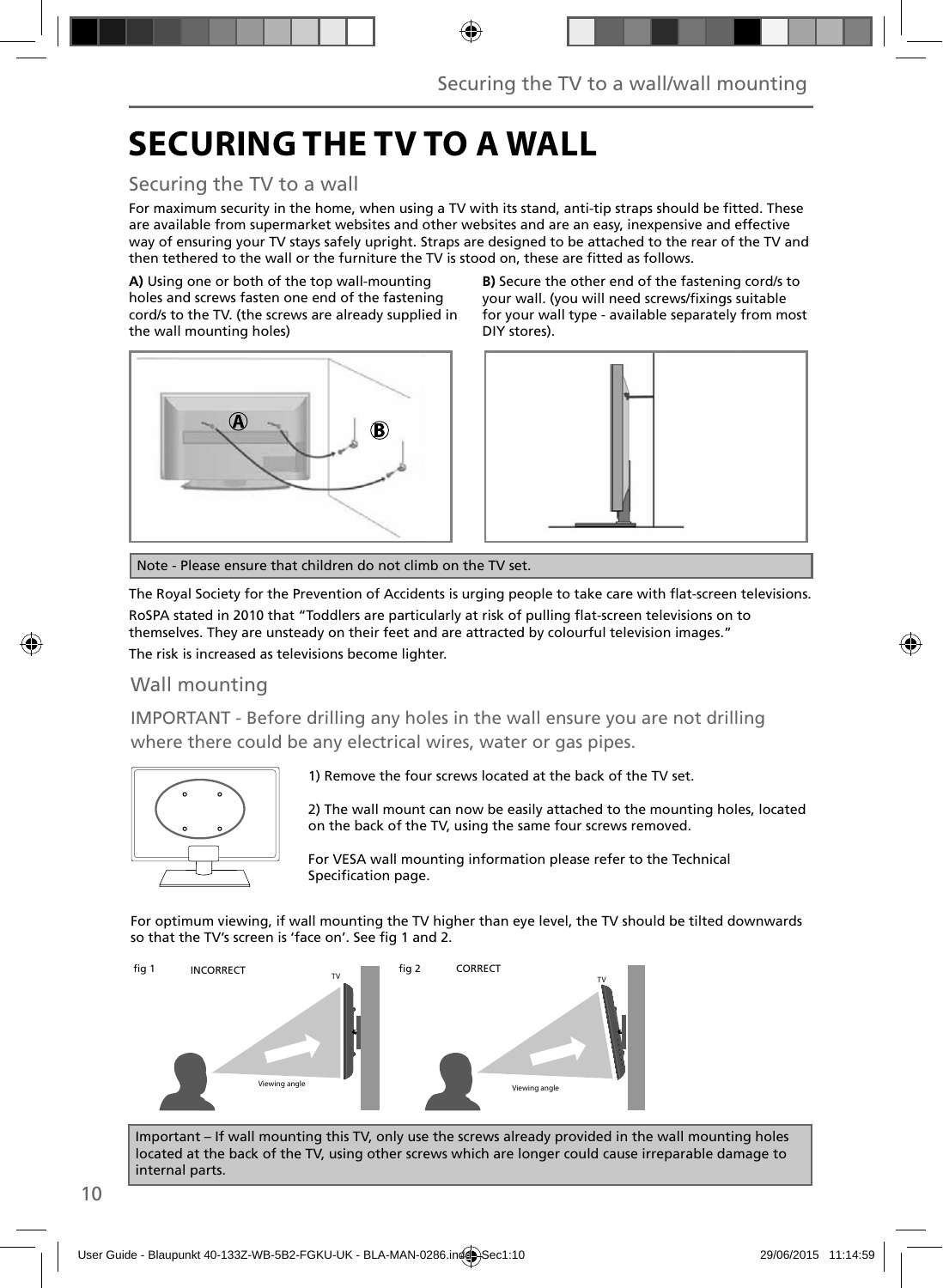## **REMOTE CONTROL**

|                         | STANDBY - Switch on TV when in standby or vice versa<br>MUTE - Mute the sound or vice versa<br>DTV - Switch to Freeview source<br>RADIO - Switch to radio whilst in Freeview source<br>USB - Switch to USB source<br>O DVD - Switch to DVD source                                                                                                                                                                                                                                                                                                                                                          |  |
|-------------------------|------------------------------------------------------------------------------------------------------------------------------------------------------------------------------------------------------------------------------------------------------------------------------------------------------------------------------------------------------------------------------------------------------------------------------------------------------------------------------------------------------------------------------------------------------------------------------------------------------------|--|
| $\mathbf{Z}$            | NUMBER BUTTONS - 0 - 9 to select a TV channel directly.<br>TV GUIDE - Opens the 7 Day TV Guide (Freeview mode)<br>$\mathbb{C}$ - To return to the previous channel viewed                                                                                                                                                                                                                                                                                                                                                                                                                                  |  |
| $\overline{\mathbf{3}}$ | VOL (+/-) - To increase / decrease the sound level<br>P.MODE - Scrolls through picture mode options<br>S.MODE - Scrolls through sound mode options<br>FAV - To display favourites menu<br>$CH (+/-)$ - To increase or decrease the channel being watched<br>MENU - To display OSD menu<br><b>EXIT - To exit all menus</b><br>(A/V/4/M/OK) - Allows you to navigate the on-screen menus<br>and adjust the system settings to your preference<br>SOURCE - To display the input/source menu<br>INFO - Press once for now/next channel information                                                             |  |
|                         | Press twice for programme information about current<br>programme                                                                                                                                                                                                                                                                                                                                                                                                                                                                                                                                           |  |
| $\ket{4}$               | ASPECT - To switch the screen between the different picture<br>formats<br>SLEEP - Press repeatedly to cycle through the sleep options<br>AUDIO - To change the audio language (if available)<br>SUBTITLE - To switch the dialogue at the bottom of the screen<br>(on/off)<br>TEXT - To enter/exit Teletext (Analogue TV)<br>TEXT HOLD - Teletext mode - Hold current page which is<br>displayed (Analogue TV)<br>DISPLAY - To switch off the screen when listening to radio<br>TEXT/DVD ZOOM - Zoom function for Teletext and DVD<br>DVD MENU/RECORD - Access the DVD root menu and USB<br>record function |  |
| ▭⊙▷                     | - To restart the current chapter<br>- To advance forward to the next chapter<br>(HH)<br>$\odot$ - To stop the playback/Eject Disc<br>(To EJECT the disc press/hold the ■▲ button for 4 seconds)<br>$\left( \mathbf{A} \right)$ - To play in fast rewind mode<br>- To play in fast forward mode<br>- To play/pause                                                                                                                                                                                                                                                                                          |  |
|                         | DVD SETUP/REC LIST - Opens up DVD Menu or Opens the list<br>of what has been previously recorded<br>$\Box \textcircled{b}$ GOTO - To go to a specific chapter<br>A-B - Press once to set point, press a second time to return<br>to point<br>© ANGLE - Select different angle of DVD<br>□ ⊙ ▶ REPEAT - To repeat playback                                                                                                                                                                                                                                                                                  |  |
|                         |                                                                                                                                                                                                                                                                                                                                                                                                                                                                                                                                                                                                            |  |
|                         | For Models with Integrated DVD players                                                                                                                                                                                                                                                                                                                                                                                                                                                                                                                                                                     |  |
|                         | For Models with PVR Function                                                                                                                                                                                                                                                                                                                                                                                                                                                                                                                                                                               |  |



For Models with USB Playback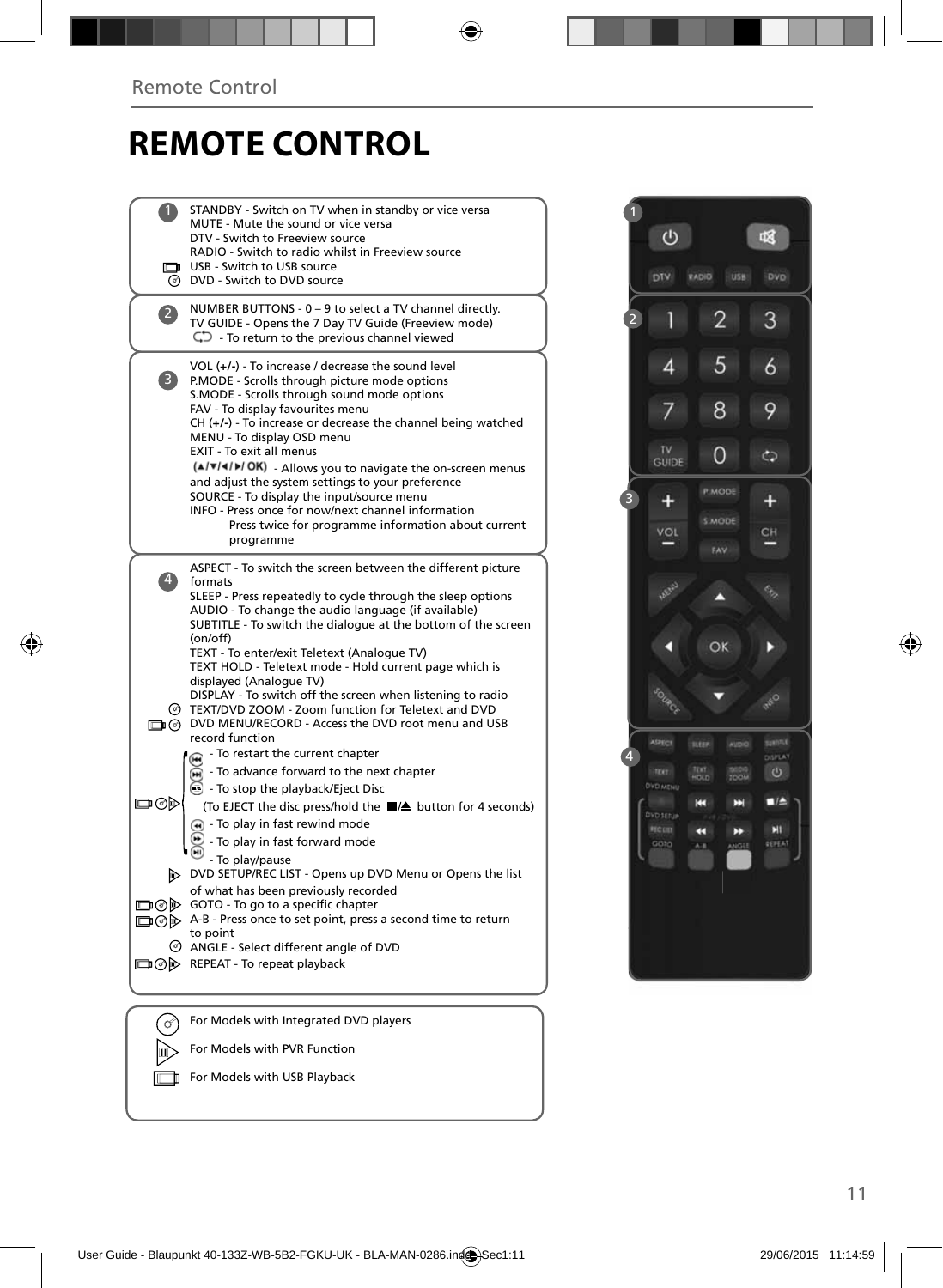## **TV BUTTONS AND INPUT SOURCE MENU**

| $CH +$<br>CH-<br>VOL-<br>$VOL +$<br>SOURCE MENU<br><b>STANDBY</b><br>6<br>4 |
|-----------------------------------------------------------------------------|
| <b>Standby Power On/Off</b>                                                 |
| Displays the input source menu                                              |
| Displays Menu/OSD                                                           |
| Programme/Channel down and menu down                                        |
| Programme/Channel up and menu up                                            |
|                                                                             |

- Volume down and menu left 6
- Volume up and menu right 7

## Choosing Mode Input/Source

#### Use the source menu to switch between input/connections.

For further information on input/connections please view 'Connections' pages.

#### A) Using the buttons on the remote control:

1) Press [SOURCE] - The source menu will appear. 2) Press [V] or [ $\Lambda$ ] to select the input you require. 3) Press [OK].

B) Using the buttons on the Television:

#### 1) Press [SOURCE]. 2) Scroll up / down using CH+/ CH- buttons to the input/source you require. 3) Press Vol+ to change input/source to the one selected.



Example of Source menu depending on the TV model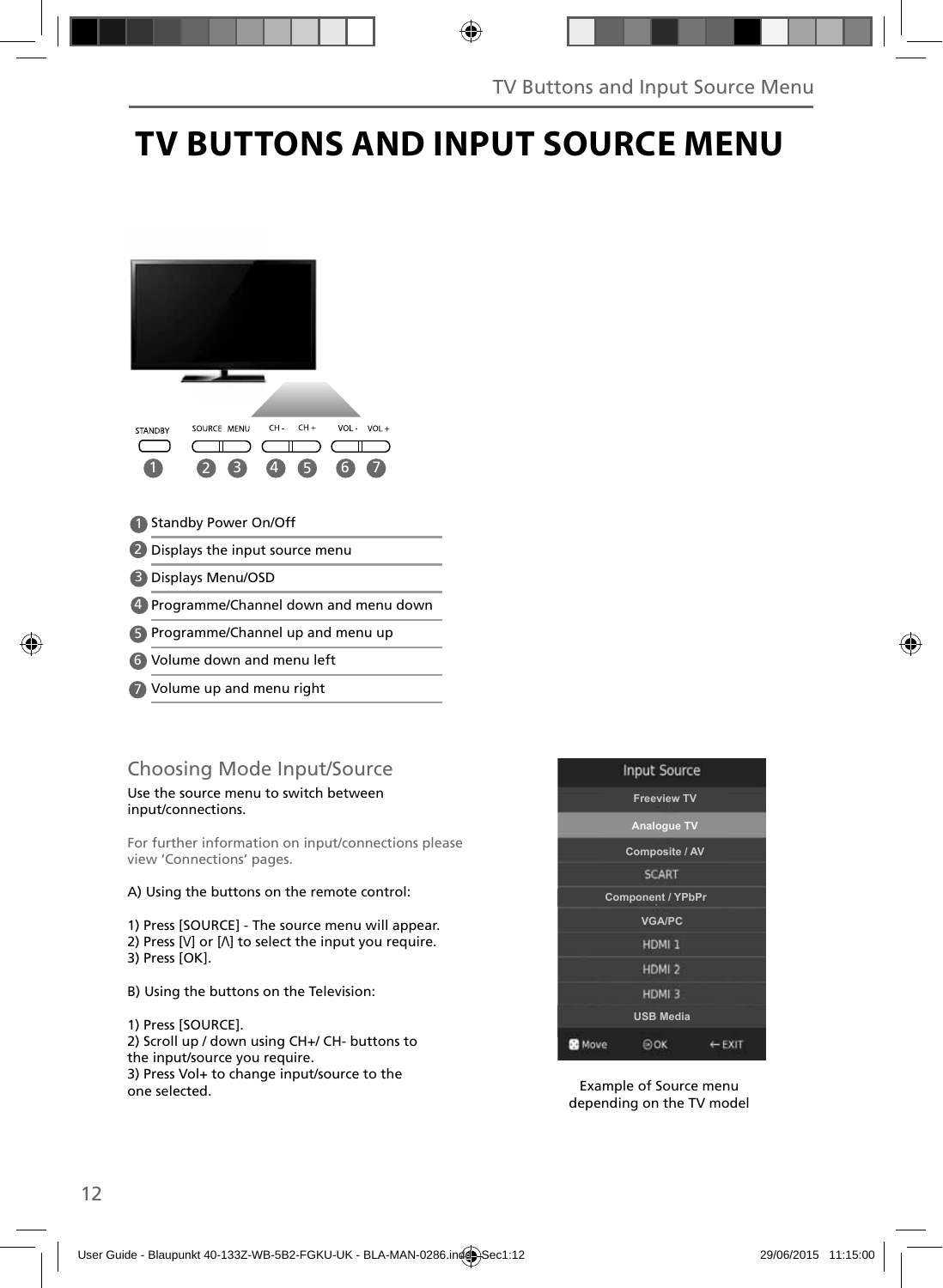## **CONNECTIONS**



| LAN. | HDM <sub>1</sub>         | HDMI <sub>2</sub> | <b>SCART</b> | VGA/PC(Audio in) | VGA/PC IN |  |
|------|--------------------------|-------------------|--------------|------------------|-----------|--|
|      |                          |                   |              |                  |           |  |
| Œ    | $\vert \mathbf{B} \vert$ |                   |              |                  |           |  |
|      |                          |                   |              |                  |           |  |
|      |                          |                   |              |                  |           |  |
|      |                          |                   |              |                  |           |  |

| A                | LAN*              | Network Connection   | Ð            | HDMI3         | <b>HDMI</b> input            |
|------------------|-------------------|----------------------|--------------|---------------|------------------------------|
| ß                | HDMI <sub>1</sub> | <b>HDMI</b> input    |              | CI CARD IN    | Common Interface module      |
|                  | HDMI <sub>2</sub> | <b>HDMI</b> input    |              | YPbPr         | HD input (Ypbpr)             |
| $\mathbf \Theta$ | <b>SCART</b>      | <b>SCART</b> input   |              | AV in         | Video Input                  |
| e                | VGA PC Audio In   | 3.5mm PC audio input |              | 2 x USB       | USB port                     |
| A                | VGA PC            | VGA-PC input         | $\mathbf{M}$ | Earphones     | Earphone Input               |
| Θ                | RF IN             | RF / TV Aerial Input | N            | Digital Audio | Digital Optical Audio output |
|                  |                   |                      |              |               |                              |

\*The LAN/Ethernet port is used or Freeview services only.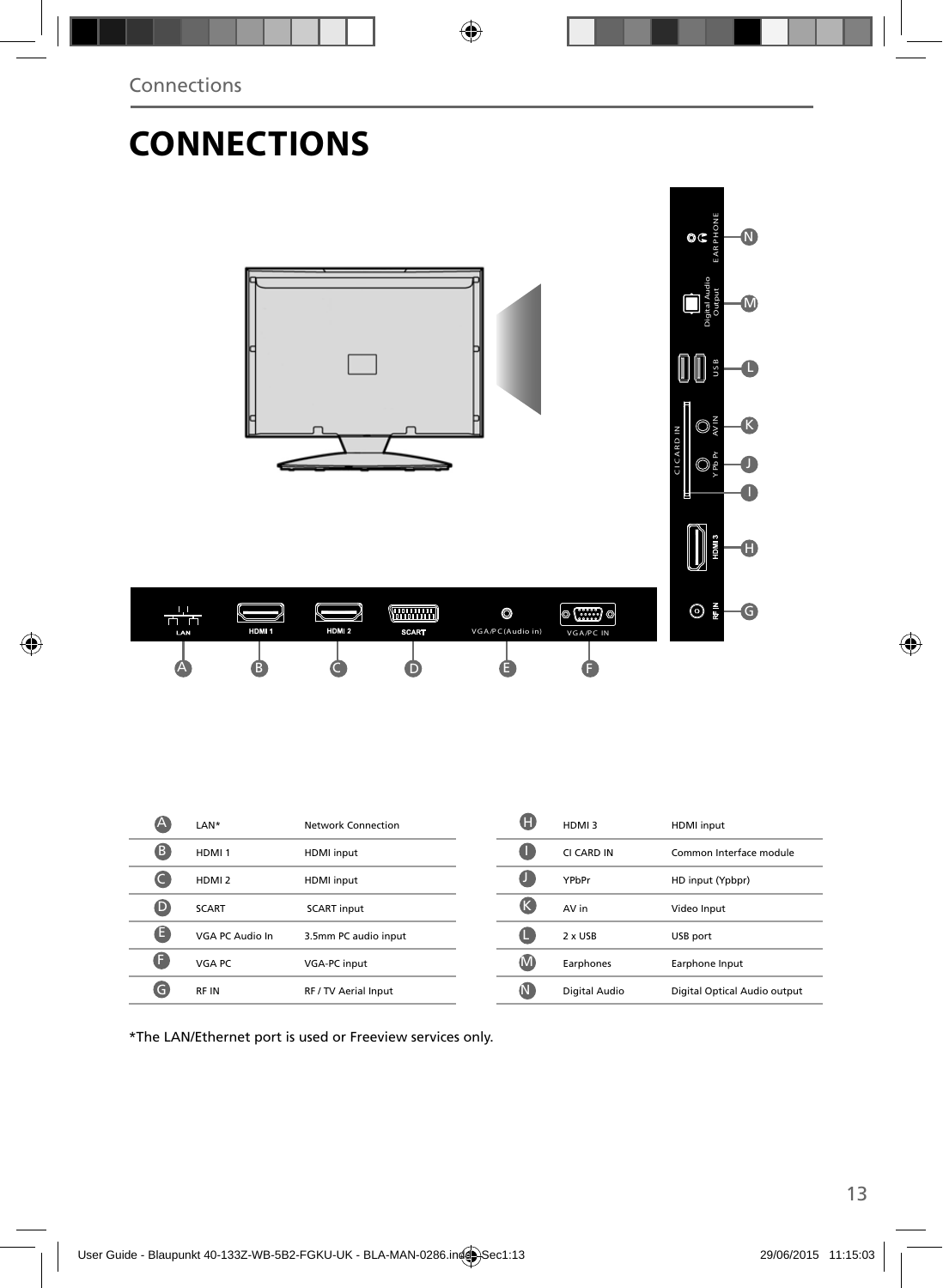# **CONNECTIONS**

Note: Connecting cables are shown for example only and may not be included. Please check 'What Is Included In The Box' page.

### Connecting to a device with Composite AV/Video output

TV Source should be set to Composite/AV



## Connecting to a device with SCART output

TV source should be set to SCART



## Connecting to a device with HDMI output

A HDMI cable can output both video and audio and enables you to enjoy digital-quality video and audio with minimal loss of quality.

TV Source should be set to the corresponding HDMI port (HDMI 1, HDMI 2 etc)



Note: This model TV can not be used as a PC/laptop monitor via the HDMI input. The HDMI Input is provided to view digital content with compatible external devices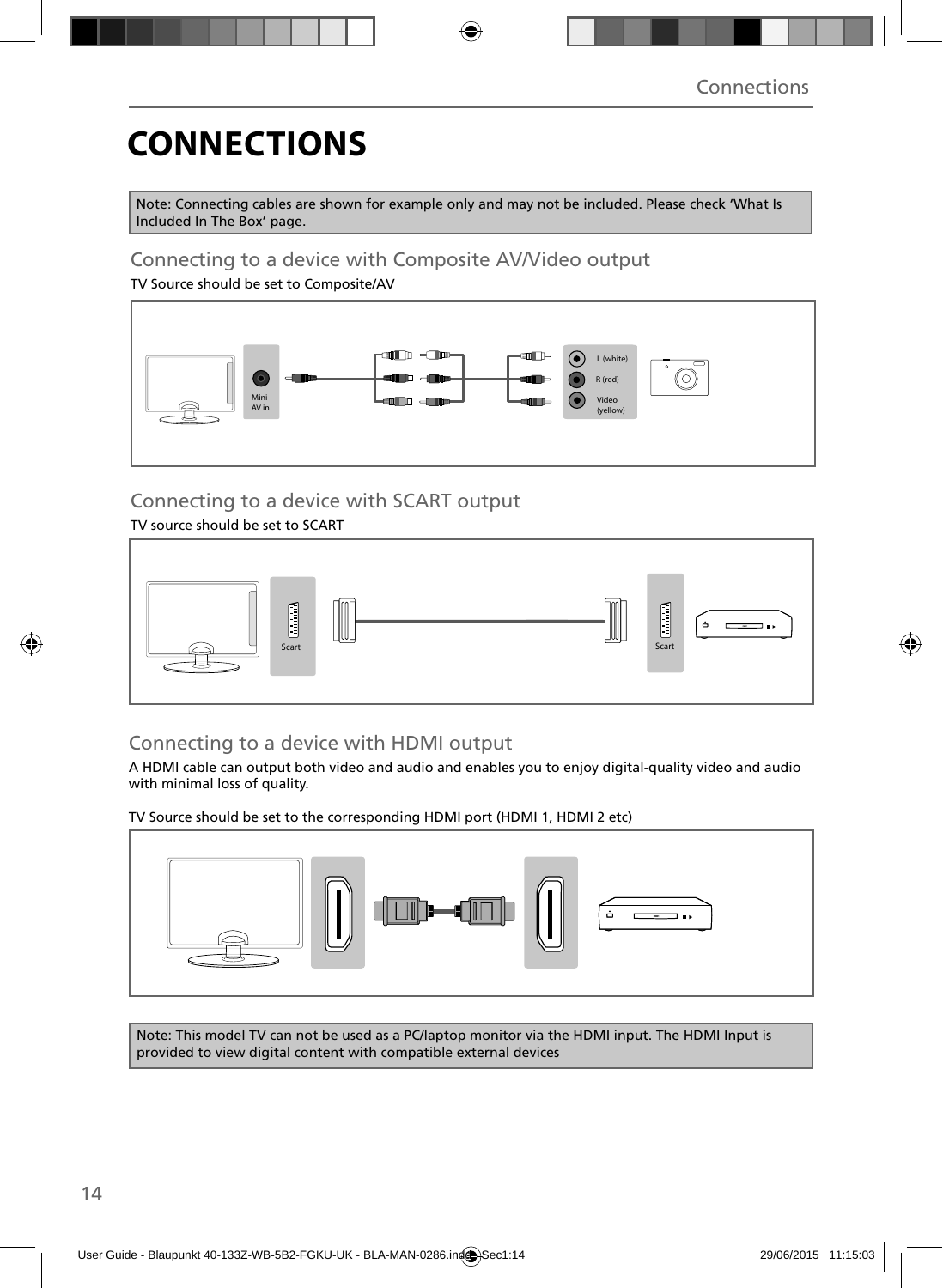## **CONNECTIONS**

### Connecting to a device with Component/YPbPr output

If you are supplied with a cable from the device which has RED, GREEN, BLUE, RED & WHITE connectors you must connect via Component (for picture) and by phono cable (for sound).

TV Source should be set to Component/YPbPr



Connecting to a device with VGA/PC output (Laptop or Desktop Computer) TV Source should be set to VGA/PC



### Connecting to an external audio device (Amplifiers, Surround Sound, Sound Bars etc)

When connecting via the TV's 3.5mm Earphone output, this will disable the TV speakers.

There are two options when connecting a device via the 3.5mm Earphone Output and the Digital Optical Audio Output



### Connecting an Ethernet/Network cable

The Ethernet port is used only for Freeview HD/Pay TV services. It is not intended to be used for internet/network use.

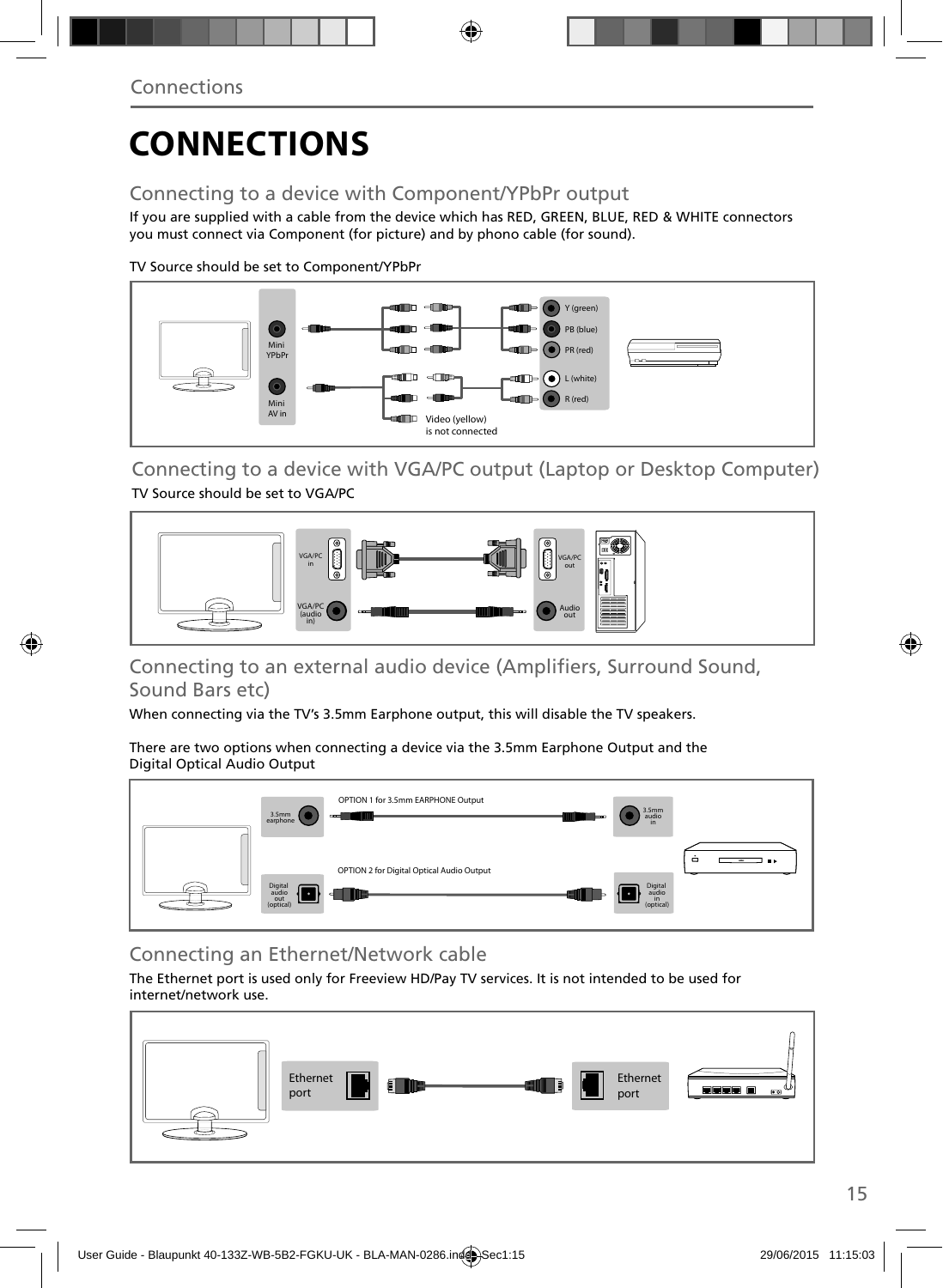## **CHANNEL MENU**





To access this menu, press [MENU] button on the remote control. To select a sub menu press [OK]

If you wish to make changes to any of the default settings, use the scroll  $\Delta \nabla \blacktriangleright$   $\blacktriangleleft$  buttons. To confirm any settings press [OK] button. To exit this menu at anytime, press [EXIT] button.

Auto Tuning - Allows you to retune the television for all digital channels, digital radio stations and

#### analogue devices

Freeview Manual Tuning - Allows you to manually tune your digital signal

Analogue Tuning - Allows you to manually tune your analogue signal

Channel Edit - Allows you to delete, move, skip and favourite channels

| <b>Channel Edit</b> |             |                |
|---------------------|-------------|----------------|
| 1 BBC ONE           |             | <b>LIBRARY</b> |
| 2 BBC TWO           |             |                |
| 3 ITV               |             | 1,0741         |
| 4 Channel 4         |             | <b>LOTAL</b>   |
| 5 Channel 5         |             | $5000 - 1$     |
| 6 ITV2              |             | 10000          |
| <b>7 BBC THREE</b>  |             | <b>LOTH</b>    |
| 9 BBC FOUR          |             | <b>DV</b>      |
| 10 ITV3             |             | <b>CONTI</b>   |
| 11 PICK             |             | <b>LOTAL</b>   |
| <b>Delete</b>       | <b>Move</b> | <b>Skip</b>    |
| Move<br>00K         | Fay         | Menu           |

Important: To receive Freeview channels, in particular Freeview HD channels, you will need a Digital TV aerial and be in a good Freeview coverage area. You can check coverage for your postcode at www.freeview.co.uk

Please note that any Freeview HD channels found during tuning will be placed in channel positions above 100. For example, 101 (BBC1 HD) 102 (BBC2 HD) etc.

Signal Information - Allows you to view signal frequency, signal quality and signal strength CI Information - Pay per view services require a "smartcard" to be inserted into the TV. If you subscribe to a pay per view service the provider will issue you with a 'CAM' and a "smartcard". The CAM can then be inserted into the COMMON INTERFACE PORT (CI Card In)

Schedule List - Lists your programme reminders

Software Update (OAD) - Switch on/off OAD updates

Tip: If you do not press any buttons for 30 seconds, the menu will automatically exit. You can change the length of time before the menu exits automatically - see 'OSD Timer' in the Time Menu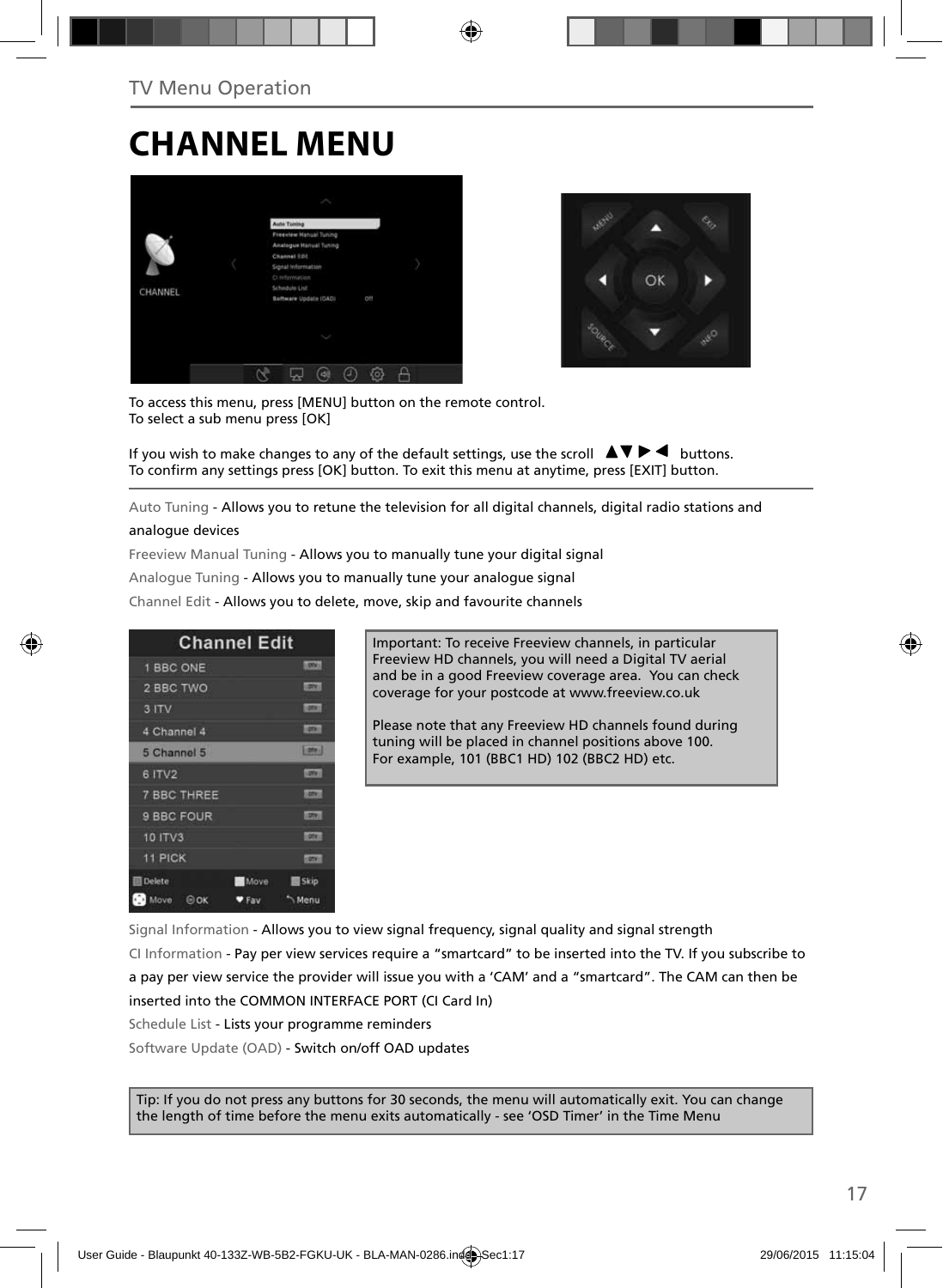## **PICTURE MENU**





To access this menu, press [MENU] button on the remote control and scroll right. To select a sub menu press [OK]

If you wish to make changes to any of the default settings, use the scroll  $\Box \blacktriangledown \blacktriangleright \blacktriangleleft$  buttons. To confirm any settings press [OK] button. To exit this menu at anytime, press [EXIT] button.

| Dynamic                                                             | Recommended settings for fast moving pictures              |
|---------------------------------------------------------------------|------------------------------------------------------------|
| Standard                                                            | <b>Standard settings</b>                                   |
| Mild                                                                | Set to be lighter in colour and less bright                |
| Personal                                                            | Lets you manually alter all the settings                   |
| Power saving mode which reduces the energy used by up to<br>Economy |                                                            |
|                                                                     | 25% (by reducing the power to the LED/LCD panel).          |
|                                                                     | In Economy mode, the TV will switch itself to Standby mode |
|                                                                     | after 3-5 hours in the event that the TV buttons or remote |
|                                                                     | control buttons are not pressed (change the picture mode   |
|                                                                     | to another setting to de-activate this function)           |

**Picture Mode** - Choose from the following presets:

You can make the following adjustments in **Personal** mode:

Contrast - Switch the balance between black and white.

Brightness - Increase or decrease the brightness of the picture.

Colour - Increases the colour from black and white.

Tint - Lets you increase or decrease the level of tint within the picture

(only available in VGA/PC source mode).

Sharpness - Increase or decrease the sharpness of the picture.

**Colour Temperature** Choose from the following presets:

| Normal | Default settings                  |
|--------|-----------------------------------|
| Warm   | Increases red within the picture  |
| Cold   | Increases blue within the picture |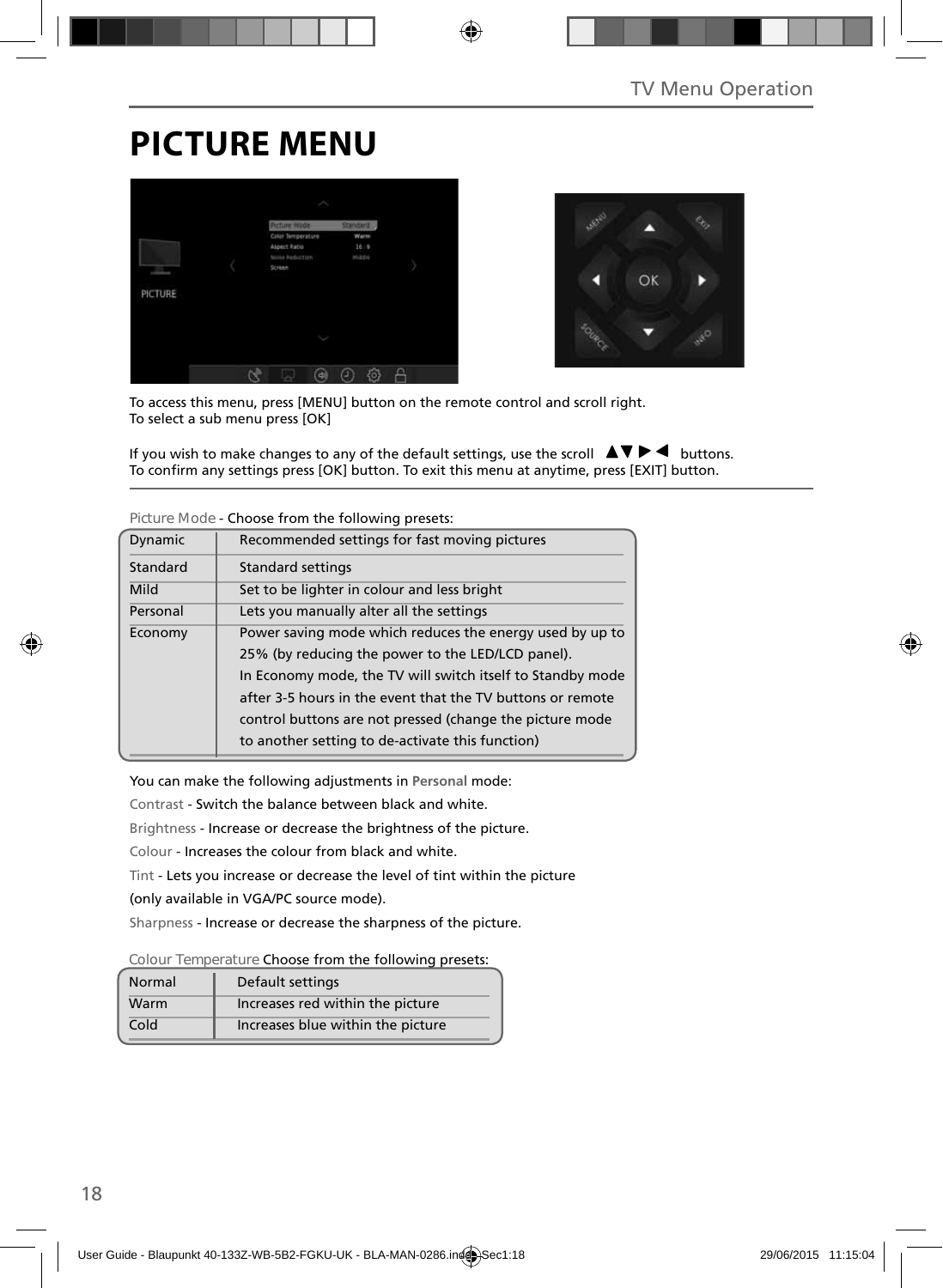## **PICTURE MENU**





To access this menu, press [MENU] button on the remote control and scroll right. To select a sub menu press [OK]

If you wish to make changes to any of the default settings, use the scroll  $\Delta \nabla \blacktriangleright$   $\blacktriangleleft$  buttons. To confirm any settings press [OK] button. To exit this menu at anytime, press [EXIT] button.

Aspect Ratio - Within the UK the picture format varies depending on the channel/broadcast. There are a



**Noise Reduction** - Choose from the following presets:

| Off    | Turns noise reduction off  |
|--------|----------------------------|
| Low    | Minor system adjustment    |
| Middle | Medium system adjustments  |
| High   | Maximum system adjustments |
|        |                            |

**Screen - Allows you to adjust screen settings when TV is used a PC monitor and the TV is set to the VGA/PC source.**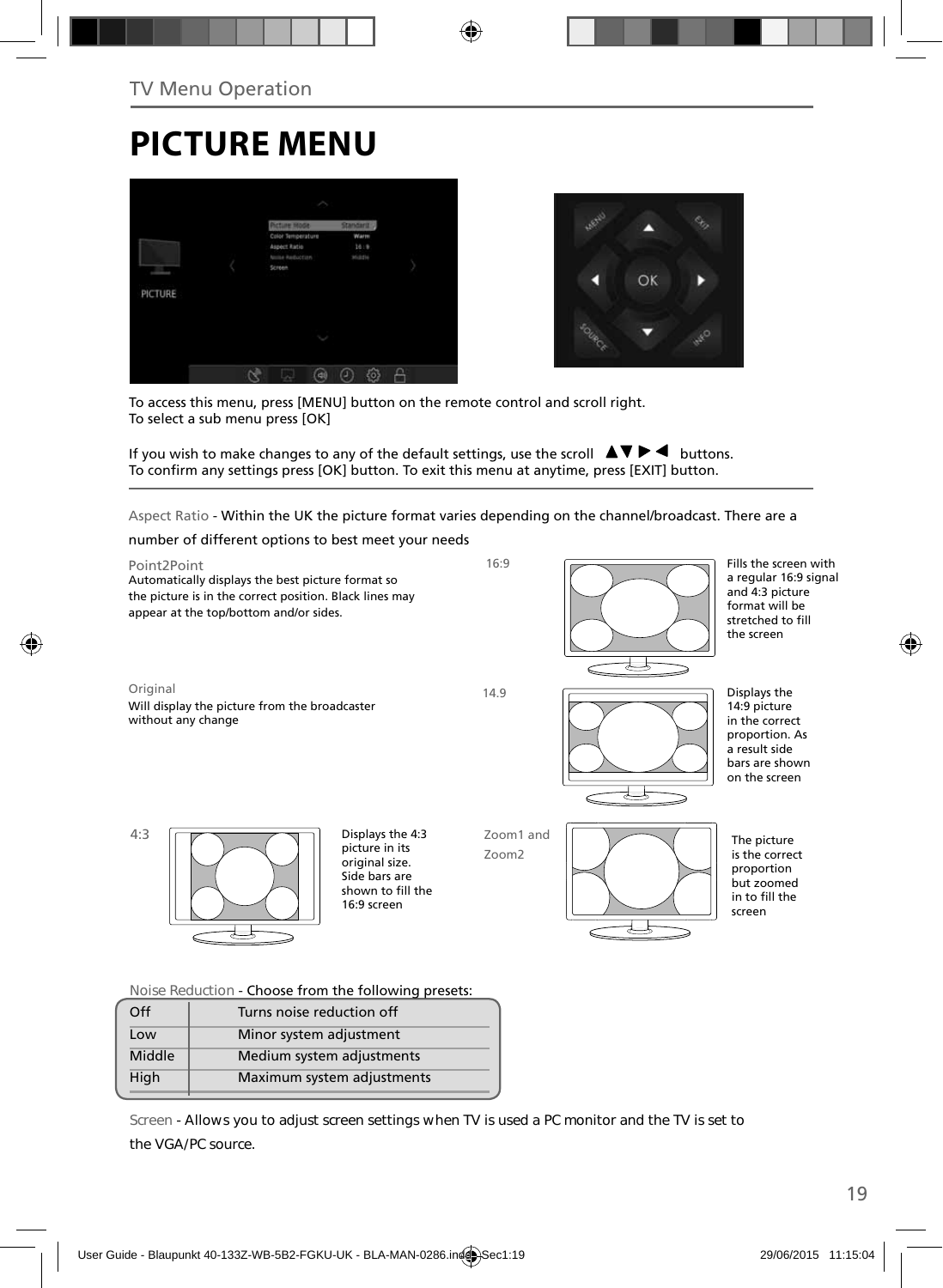## **SOUND MENU**





To access this menu, press [MENU] button on the remote control and scroll right. To select a sub menu press [OK]

If you wish to make changes to any of the default settings, use the scroll  $\blacktriangle \blacktriangledown \blacktriangleright \blacktriangleleft$  buttons. To confirm any settings press [OK] button. To exit this menu at anytime, press [EXIT] button.

| Standard     | Default settings                        |
|--------------|-----------------------------------------|
| <b>Music</b> | Emphasises music over voices            |
| Movie        | Provides live and full sound for movies |
| Sports       | Emphasises sound for sports             |
| Personal     | Selects your personal sound settings    |

 **Tip:** Equaliser settings can only be adjusted when the sound mode 'Personal' is selected.

Balance - To switch the sound between the left and right speakers

Auto Volume Level (AVL) - When 'on' is selected, the volume will attempt to stay at a constant level

regardless of TV programme and advertisements

Surround Sound - Allows you to turn the function On or Off

Audio Description - This allows the user to increase and decrease the AD (Audio Description) volume level.

(Audio Description is a service available on certain programmes. It provides a description of what is

happening during the selected programme for a person who is visually impaired)

Digital Output - This is the digital COAX audio output. Choose from the following options:

| Off        | To turn off Digital Output                                                            |
|------------|---------------------------------------------------------------------------------------|
| Auto       | Selects the best settings automatically                                               |
| <b>PCM</b> | Select this option if you are connecting to a Stereo Hi-fi via coax cable (Pulse-code |
|            | modulation (PCM) is a digital representation of an analogue signal)                   |

Audio Delay - Enables the user to adjust setting to sync picture and audio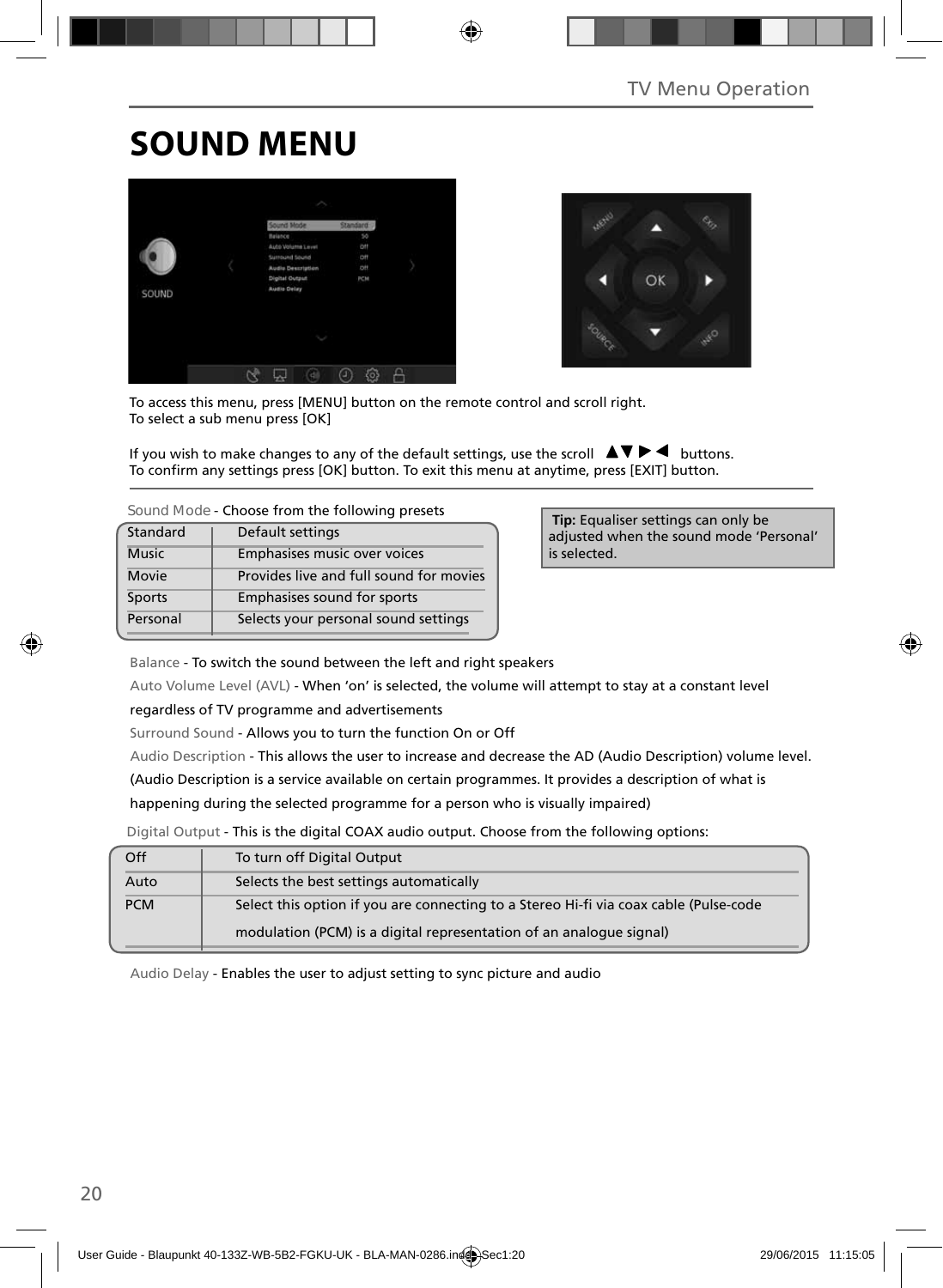## **TIME MENU**





To access this menu, press [MENU] button on the remote control and scroll right. To select a sub menu press [OK]

If you wish to make changes to any of the default settings, use the scroll  $\Box \blacktriangledown \blacktriangleright \blacktriangleleft$  buttons. To confirm any settings press [OK] button. To exit this menu at anytime, press [EXIT] button.

Clock - Shows the date and time

Time Zone - Change your current time zone

Sleep Timer - Lets you set the sleep timer so the television automatically switches off after a set amount of

time. Off -> 10min -> 20min -> 30min -> 60min -> 90min -> 120min -> 180min -> 240min

OSD Timer - Lets you adjust the amount of time the On Screen Menu stays on the screen before

#### disappearing

Auto standby - Set Auto standby between 3 hours, 4 hours and 5 hours ( to turn off this function you must exit Home Mode in the Picture Menu)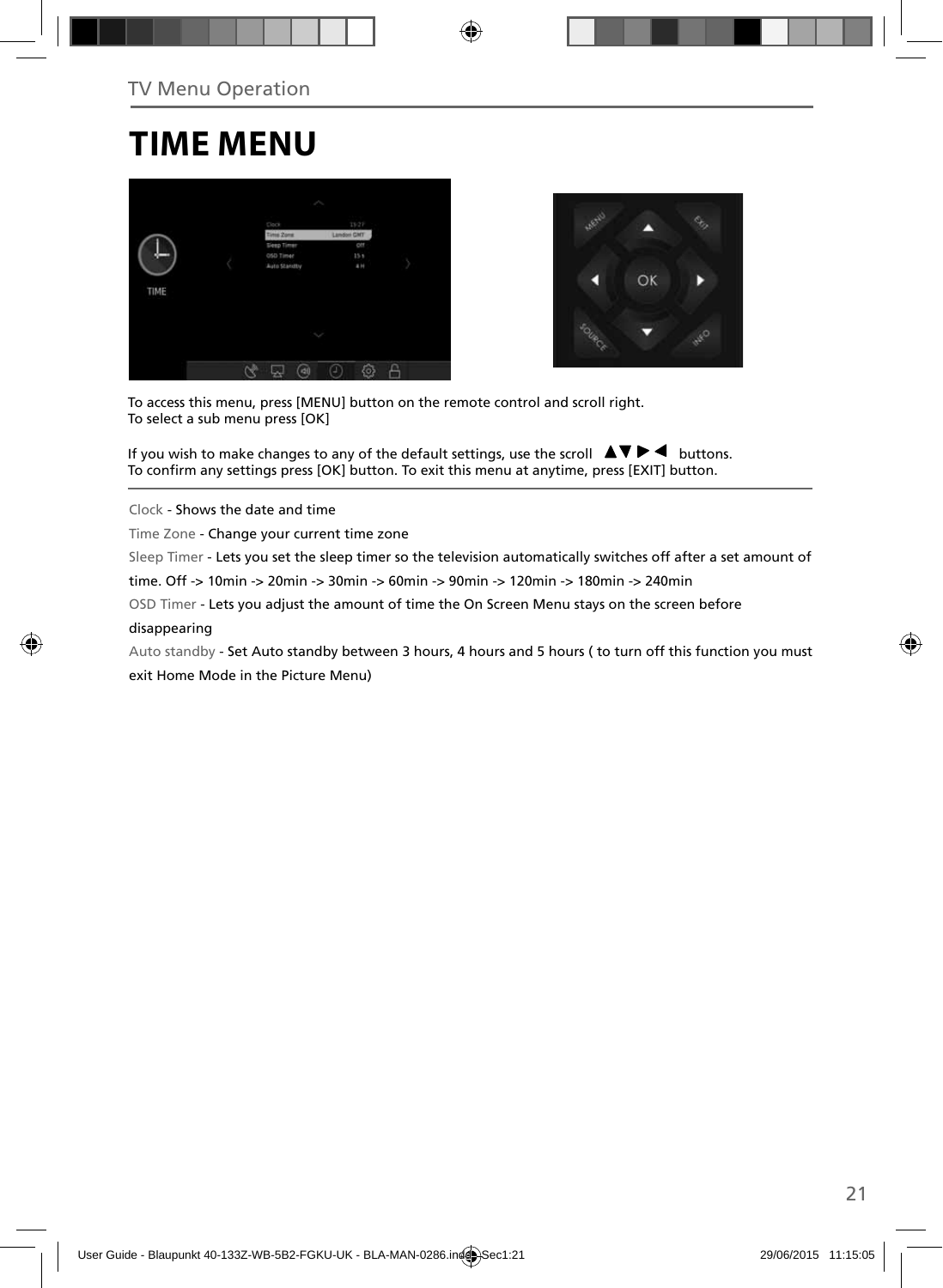## **SETUP MENU**





To access this menu, press [MENU] button on the remote control and scroll right. To select a sub menu press [OK]

If you wish to make changes to any of the default settings, use the scroll  $\Box \Box \blacktriangleright \blacktriangleleft$  buttons. To confirm any settings press [OK] button. To exit this menu at anytime, press [EXIT] button.

Language - Allows you to change the language of the menu

Audio Language - Shows the current audio language

Subtitle Language - Shows the current subtitle language

Hearing Impaired - This allows the user to turn on the Hearing Impaired function, this produces subtitles

on the screen which provide a description of what is happening during the selected program.

Blue Screen - Changes the background when there is no input between clear and a blue background (Only available on some sources)

Network Configuration - Allows you to manually set your network settings on the TV (for more information please see 'Network Configuration' page

First Time Installation - Allows you to access the First Time Installation menu and retune the TV set HDMI CEC (Consumer Electronic Control) - Allows HDMI devices to control each other and allows the user to operate multiple devices with one remote control. (only available with compatible devices) Reset TV - This resets the menus to factory settings and clears all the TV channels from the television. Software Update (USB) - From time to time we may release new firmware to improve the operation of the television (available to download). This menu lets you install the new software/firmware onto the television. Further details of how to do this will be issued with the firmware. Contact the helpline or refer to the 'product support' section of the website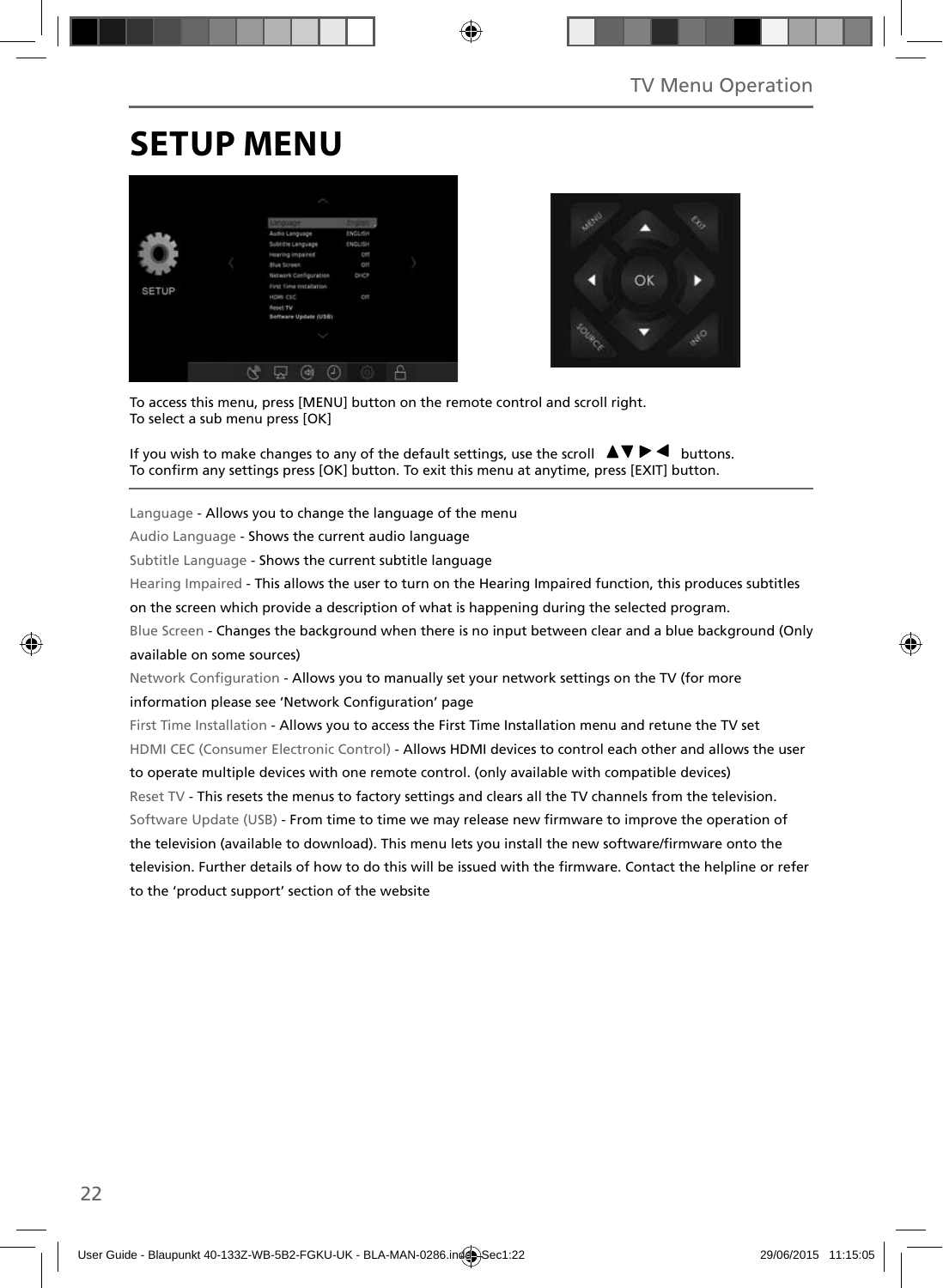## **LOCK MENU**





To access this menu, press [MENU] button on the remote control and scroll right. To select a sub menu press [OK]

If you wish to make changes to any of the default settings, use the scroll  $\Box \blacktriangledown \blacktriangleright \blacktriangleleft$  buttons. To confirm any settings press [OK] button. To exit this menu at anytime, press [EXIT] button.

System/Hotel Lock - Allows you to lock or unlock the menu. You will be asked to enter a 4 digit password

Use the **◄** button to quit the password input or use the **►** button to clear. Default password is 0000

Change Password - Allows you to change the password

Channel Lock - Allows you to lock certain channels manually

Parental Guidance - Allows you to set the rating to block certain content based on age information

TV Button Lock - Allows you to lock the buttons on the side of the TV set

Default Source - Allows the user to set the default source. The default source is the source the TV starts on when first switched on

Default Channel - Allows the user to set a channel as the default channel on the Digital source. The

default channel is the channel the TV starts on when first switched on

Max Volume - Allows you to adjust and set the maximum volume

Source Lock - Allows you to lock the source menu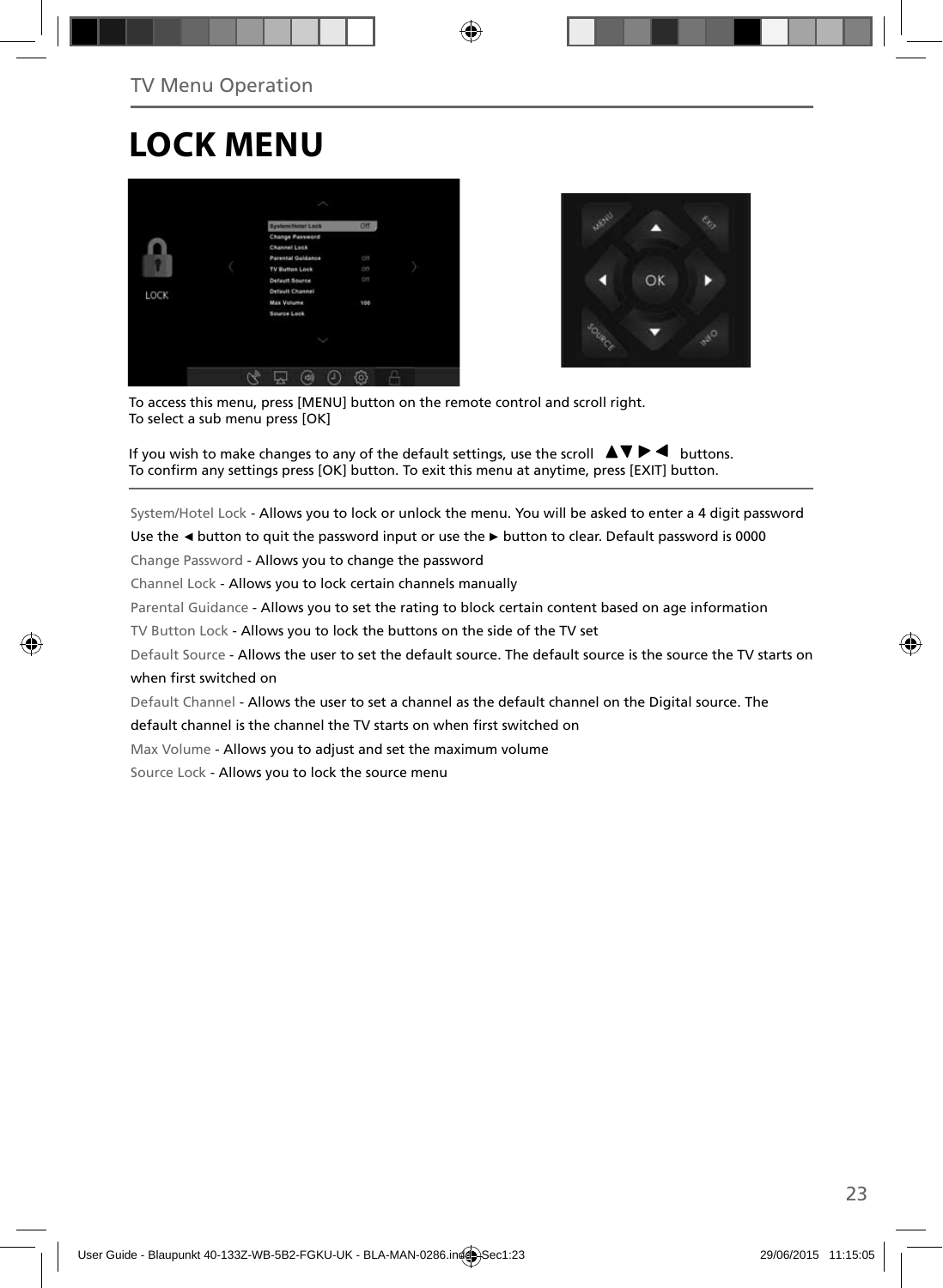## **NETWORK CONFIGURATION**

For the network configuration to work the TV will need to be connected to your home network via an Ethernet cable, with these requirements in place the TV will connect to the network automatically.

If you are looking to change the configuration to a static IP address this can be done by following the instructions below.

|       |                                                                                                                                                                                                | ∠ | Network              | 3 | <b>Wired Network</b> |
|-------|------------------------------------------------------------------------------------------------------------------------------------------------------------------------------------------------|---|----------------------|---|----------------------|
|       |                                                                                                                                                                                                |   | <b>Wired Network</b> |   | Configuration        |
|       | <b>COLOR</b><br><b><i><u>Andre Component</u></i></b><br><b>Security</b>                                                                                                                        |   |                      |   | <b>MAC Address</b>   |
|       | <b>Letteria</b> Language<br><b>Heating Program</b><br>×<br><b>But formed</b><br>m.<br>man.<br><b>Several Listapolism</b>                                                                       |   |                      |   | <b>Wired PPPOE</b>   |
| SETUP | ling Strainwaren<br>ł<br>$\frac{1}{2} \left( \frac{1}{2} \right) \left( \frac{1}{2} \right) \left( \frac{1}{2} \right) \left( \frac{1}{2} \right)$<br><b>Senat Die</b><br>Sollared Learn (218) |   |                      |   | Proxy                |
|       |                                                                                                                                                                                                |   |                      |   |                      |
|       | 0000                                                                                                                                                                                           |   |                      |   |                      |
|       |                                                                                                                                                                                                |   | Menu                 |   | "Menu                |

1) In the Setup Menu you will need to highlight and select Network Configuration.

- 2) When the Network menu appears highlight and select Wired Network.
- 3) Next the Wired Network menu will appear please highlight and select Configuration.



4) The Network Configuration menu allows you to choose between DHCP and Static.

DHCP - will automatically connect the TV to your home network (this is the default setting and is highly recommended)

Static - is an advanced option and allows you to manually change the IP, Netmask, Gateway and DNS information.

5) If the static option is chosen you will able to scroll down and manually change the IP, Netmask, Gateway and DNS information.

6) When the connection process is completed with either DHCP or Static option the Success screen will appear.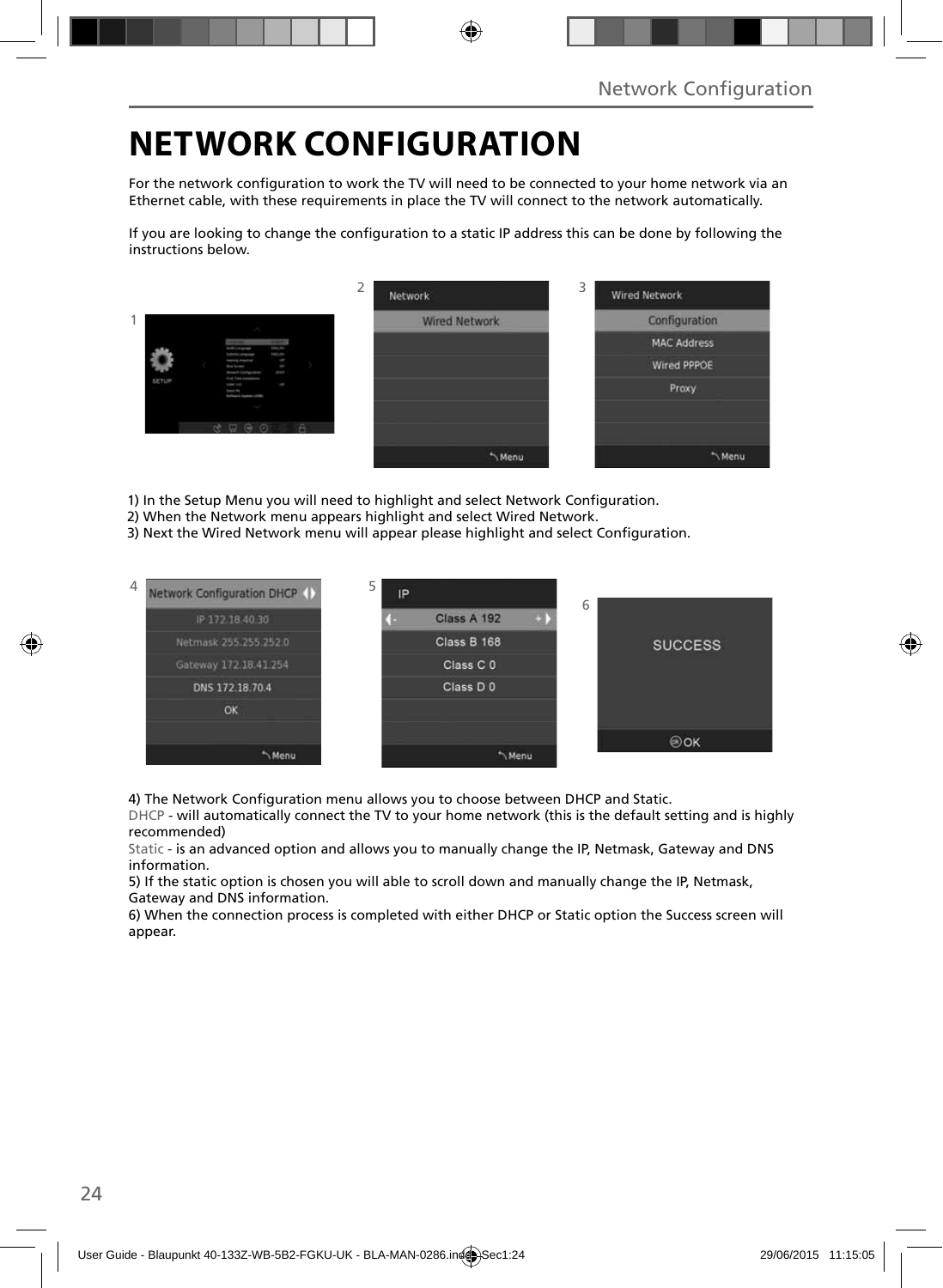## **7 DAY TV GUIDE**

TV Guide is available in Freeview TV mode. It provides information about forthcoming programmes (where supported by the Freeview channel). You can view the start and end time of all programmes and on all channels for the next 7 days and set reminders.

| 13 Iul. 2014<br>08:00 - 09:30 (1Hour30Min)                |                 | Entertainment                                  |              |  |
|-----------------------------------------------------------|-----------------|------------------------------------------------|--------------|--|
| A selection of 20 of the best love songs by male artists. |                 |                                                |              |  |
| 13 Jul. 2014<br>08:19                                     |                 |                                                | 13 Jul. 2014 |  |
| 18 The HITS                                               | $08:00 - 09:30$ | 20 Love Songs From Him                         | <b>Now</b>   |  |
| UKTV Britideas<br>19                                      | $09:30 - 11:15$ | The Hitlist: On Demand                         | Next         |  |
| 20 ftn                                                    | $11:15 - 12:00$ | Hits Chart - Today's Most Selected             |              |  |
| TMF<br>21                                                 | $12:00 - 13:30$ | Scary Marys: 87-07                             |              |  |
| <b>Ideal World</b><br>22                                  | $13:30 - 14:30$ | Freaky Friday the 13th!                        |              |  |
| Film4<br>29                                               | $14:30 - 16:00$ | Top 20 Freaks of Pop                           |              |  |
| $31$ ITV2 +1                                              | $16:00 - 20:00$ | Good Charlotte's 100 Greatest Dum              |              |  |
| 710 BBC World Sv.                                         | $20:00 - 00:00$ | Good Charlotte's 100 Greatest Dum              |              |  |
| Pre. Day Next Day <b>1 Remind</b>                         | Freeview        | $\mathcal{C} \rightarrow$<br>MOVE<br>Info Info | Exit EXII    |  |

1) Press [TV GUIDE]. The following 7 Day TV Guide will appear..

2) Navigate through the menu using  $\blacktriangle \blacktriangledown \blacktriangleright \blacktriangleleft$ .

You can now:

View a previous day by pressing GREEN View the next day by pressing YELLOW Set a reminder by pressing BLUE

3) Press [EXIT] to exit the 7 day TV Guide

### Channel List

To view the channel list, please ensure that the TV is set to either the analogue or digital source and no menus or TV notifications are displayed.

| <b>Channel List</b>           |                    |
|-------------------------------|--------------------|
| 1 BBC ONE                     | <b>LODGE</b>       |
| 2 BBC TWO                     | <b>LOTS</b>        |
| 3 ITV                         | <b>LOTAL</b>       |
| 4 Channel 4                   | 10N                |
| 5 Channel 5                   | <b>Hanks</b>       |
| 6 ITV2                        | <b>ISTAN</b>       |
| <b>7 BBC THREE</b>            | <b>CENT</b>        |
| 9 BBC FOUR                    | m                  |
| <b>10 ITV3</b>                | m                  |
| 11 PICK                       | m                  |
| <b>HD</b> SD <b>Radio</b> All | O.<br>Move<br>Exit |

1) Press [OK] on the remote control and the channel list menu will appear.

2) Scroll through the channel list by using  $\blacktriangle \blacktriangledown$  buttons then press [OK] to view the channel that is currently highlighted.

You can also:

View Freeview HD channels by pressing RED View standard definition Freeview channels by pressing GREEN View radio channels by pressing YELLOW View all channels by pressing BLUE

3) Press [EXIT] to exit the channel list.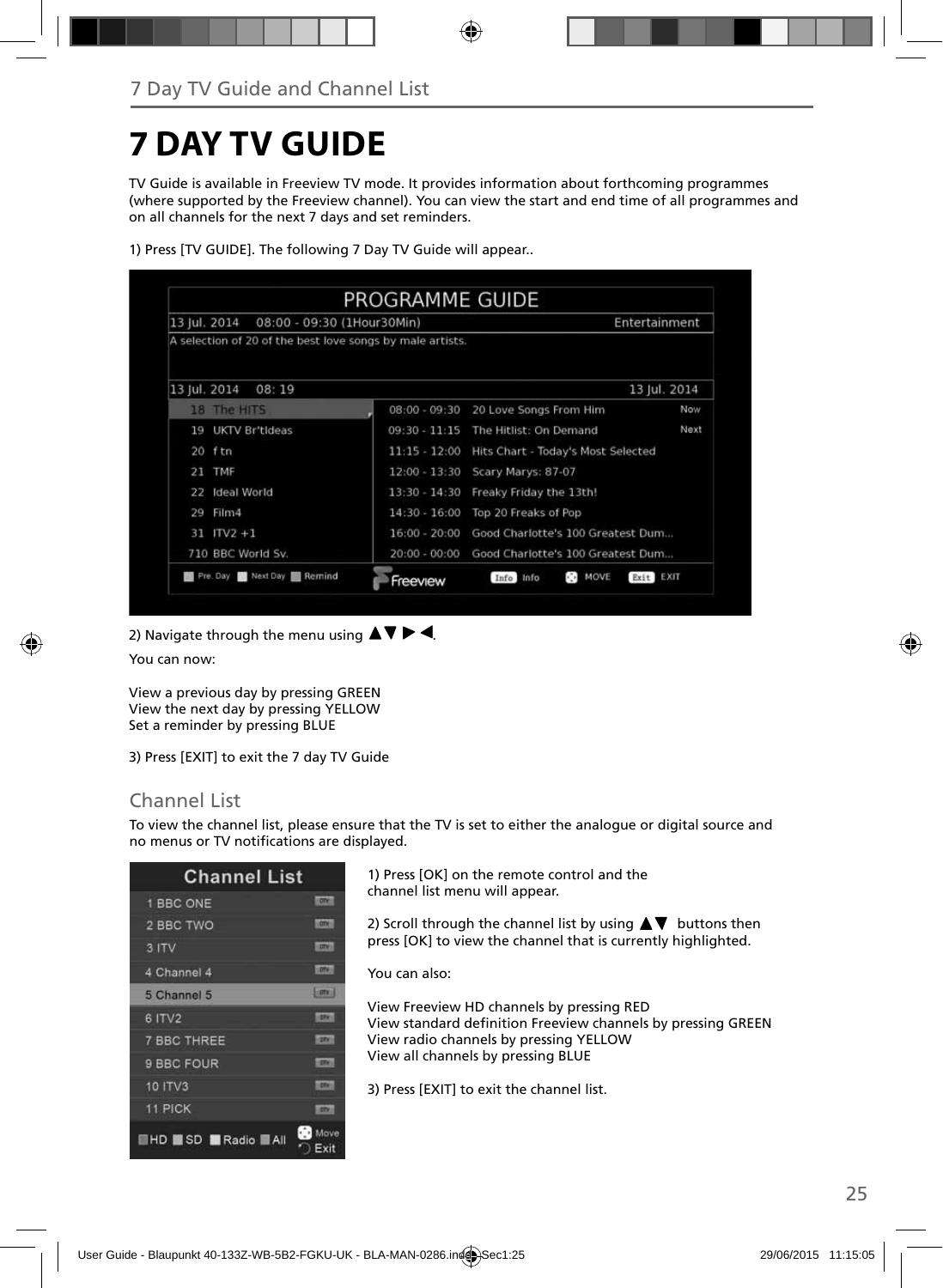## **USB MODE/MEDIA PLAYER**

USB mode offers playback of various different types of content that you have saved on your USB Memory Stick.

On switching to USB source the below menu screen will appear. The content will be divided into Photo, Music, Movie and Text based on file type.



1) You can navigate through the menus using the scroll  $\blacktriangle \blacktriangledown \blacktriangleright \blacktriangleleft$  buttons. To confirm the item you wish to play/view press [OK] button.



2) Select the drive you require. (If your drive only has 1 partition you will only see 1 item).



3) You can now access the item. Press OK to view. 4) While viewing, you can control the item by



using the remote control buttons (below) or by pressing ( i ) and using  $\triangle \blacktriangledown \blacktriangleright \blacktriangleleft$  and (OK)



Tip: If you experience a playback issue, please ensure the files being used are the correct format (example - the picture plays but no sound) See technical specification page for compatible file types

**Note:** USB extension cables are not recommended as they can cause a reduction in picture/audio quality and stoppages during play back of USB content.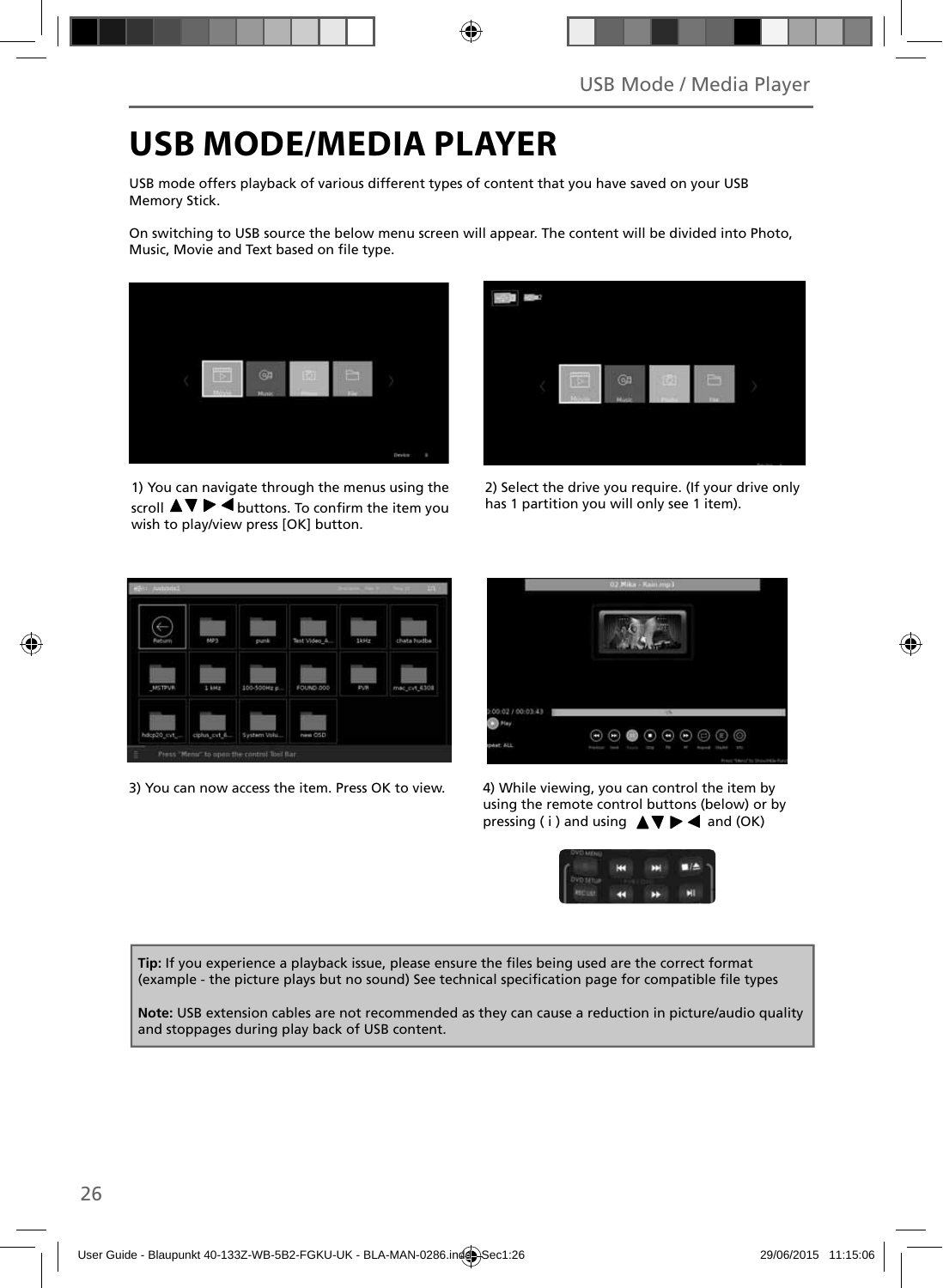## **USING YOUR TV WITH A SKY DIGITAL SET TOP BOX**

### **Option 1) Connecting your TV to your Sky box (when both the TV and Sky Box are located in the same room)**

Depending on your Sky Box & TV model, connect either by SCART or HDMI cables (available separately) .

If connecting by SCART, select the 'Input source' on the TV as SCART. If your TV does not have SCART, please refer to 'Connections' pages in this user guide for alternative ways to connect.

If connecting by HDMI, select the 'Input source' on the TV as HDMI (if the TV has more than 1 HDMI port, ensure you select the input source to match the HDMI numbered port on the rear of the TV).

If you wish to use your Sky remote to operate the TV's functions, you will need a Sky remote control (Revision 9 or later) and you will need to program a 4 digit code into it. See bottom of this page.

#### **Option 2) Connecting your TV to your Sky box (when your Sky box is located in a different room to the TV)**

Please note, if you are adding a 'Magic Eye/TV Link' to your system so that you can use your Sky remote control to change the Sky channel in the room where the 2nd TV is located, please refer to the instructions included with the TV link/magic eye in order to ensure the RF or RF2 output on your Sky box is powered on. (The red LED light on the TV link/magic eye will light up if the RF / RF2 output is correctly set



up) If you do not have the instructions that came with the TV link/magic eye, instructions on how to do it can be found on our web site.

1) To tune the TV to the Sky box, on the 2nd TV, select the 'Analogue' input source.

2) Select the channel that you wish to store the Sky box/channel on. (If you do not use channels 1-5 because you no longer have analogue terrestrial channels after digital switchover, you may choose to select channel 1 to store the Sky box/channel, if you still have and use analogue channels 1-5, you may for example decide that channel 6 is the best option for you)

3) Press the corresponding number on the remote control to select the desired analogue channel chosen as per point 2 above.

4) On the TV remote control, press Menu. Now navigate through the menus to select Manual Tuning or Analogue Manual tuning (refer to the Tuning/Channel menu section of this user guide if necessary)

5) Manually tune in the channel (usually, the Sky box is at a frequency between 800Mhz and 850Mhz) once the Sky box/channel is found, press 'OK' to store it.

If you wish to use your Sky remote to operate the TV's functions, you will need a Sky remote control (Revision 9 or later) and you will need to programme a 4 digit code into it. See below.

**Using a Sky remote or a universal remote to operate your TV** 

**Sky remote control** - If you wish to use your Sky remote to operate the basic functions of your TV, you need to program a 4 digit code into it. Please note - you will need a Sky Revision 9 remote control (or later). **The code required for this television is 2134.** If you wish to upgrade/replace your existing Sky remote control to the latest version, you can do so on our website.

**Universal remote control** - If you wish to use a Universal remote control to operate your TV, please refer to the website for a full list of codes. (Please note we only have codes for One for All branded remote controls, if you have an alternative brand of Universal remote, please refer to the manufacturer for the code.)

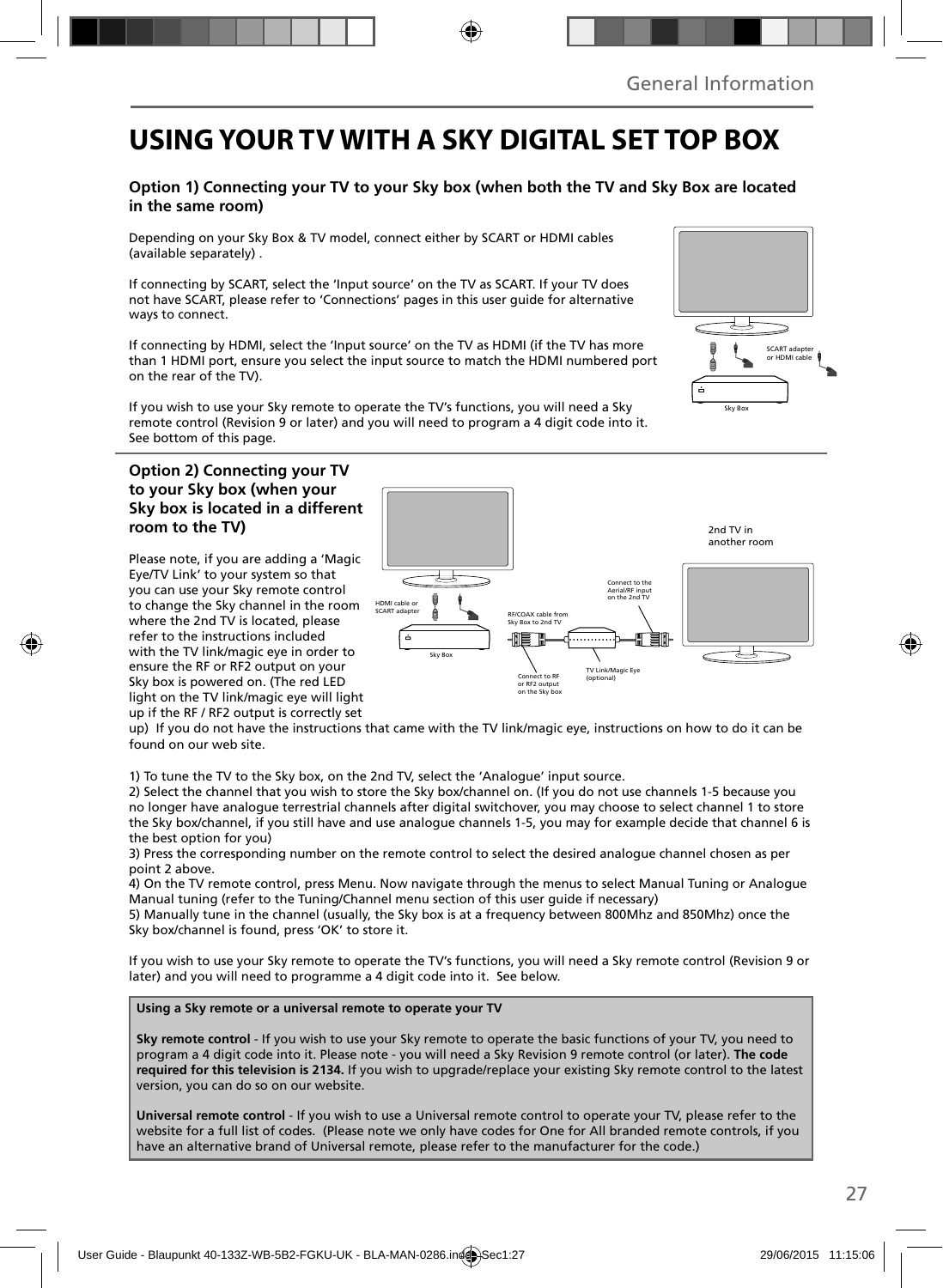## **FREQUENTLY ASKED QUESTIONS**

| General                    | I would like to have louder<br>sound by connecting additional<br>speakers. For TV models with<br>digital optical audio output.        | 1) Use the 3.5mm headphone output and a 3.5mm to phono cable (available separately) to<br>connect to an amplifier/surround sound system. Please note this will deactivate the TV's built<br>in speakers.<br>2) Connect a digital optical audio cable from the TV's digital optical audio output to your<br>amplifier/surround systems digital optical audio input.                                                                                                                                                                                                                                                                  |
|----------------------------|---------------------------------------------------------------------------------------------------------------------------------------|-------------------------------------------------------------------------------------------------------------------------------------------------------------------------------------------------------------------------------------------------------------------------------------------------------------------------------------------------------------------------------------------------------------------------------------------------------------------------------------------------------------------------------------------------------------------------------------------------------------------------------------|
| General                    | Why are some options in the<br>menu unavailable and greyed<br>out.                                                                    | Some options are only available in certain sources, i.e. HDMI. They are<br>unavailable in the other sources where they have no affect.                                                                                                                                                                                                                                                                                                                                                                                                                                                                                              |
| General                    | Can I stop my TV automatically<br>turning off after 4hrs?                                                                             | Yes, in the 'Time' menu settings, scroll down to Auto standby and select OFF.                                                                                                                                                                                                                                                                                                                                                                                                                                                                                                                                                       |
| TV                         | I have tuned in Digital TV but I<br>am not receiving any or all of the<br>channels and/or the channels I<br>receive are breaking up.  | 1) Check you are in an area that can receive Freeview/Saorview, visit www.freeview.co.uk or<br>www.saorview.ie<br>2) Check you are using an aerial that is able to receive a good digital signal. In most cases,<br>you will need an outdoor digital hi-gain/wideband aerial. In areas that have excellent<br>digital coverage, you may be able to use a loft type aerial but it is highly likely that you will<br>also need to connect a booster between the back of the TV and the TV aerial wall socket.<br>Unfortunately, to receive a good enough digital signal, it is not possible to use a portable/<br>indoor type aerial. |
| TV                         | I have re-tuned my television<br>but when I switch it off it is not<br>storing the channels.                                          | If the TV does not save the channels when you power it off, it's likely the channel database<br>has become corrupt.<br>1) Turn off the TV.<br>2) Remove the RF/Aerial cable from the rear of the TV and then turn the TV back on again.<br>3) Using the remote control, press Menu followed by 8-8-8-8 to enter the initial setup/first<br>time installation menu.<br>4) Press OK (let the TV run the full tuning process).<br>5) Once completed, turn off the TV, reconnect the RF/Aerial cable then turn the TV back<br>on again.<br>6) Repeat steps 3 & 4.                                                                       |
| <b>VCR/DVD</b><br>Recorder | I have connected the TV to my<br>VCR or DVD Recorder via SCART<br>but it is not recording.                                            | In addition to connecting via SCART, you should connect the aerial cable from the wall<br>socket to your VCR/DVD Recorder and another aerial cable from the VCR/DVD Recorder to<br>the TV.                                                                                                                                                                                                                                                                                                                                                                                                                                          |
| Game Consoles              | I have connected my<br>Playstation/Xbox to the TV via<br>HDMI, but I am not receiving<br>any pictures or sound on my<br>Television.   | 1) Ensure the TVs' source is set to HDMI.<br>2) Check your settings on your Playstation/Xbox are as per the Playstation/Xbox<br>instruction manual.                                                                                                                                                                                                                                                                                                                                                                                                                                                                                 |
| <b>Game Consoles</b>       | I have connected my<br>Playstation/Xbox to the TV via<br>Component cables (red, green<br>& blue) but I am not receiving<br>any sound. | Component cables only provide HD pictures. For the sound you will need to connect the red<br>& white audio cables on the Playstation/Xbox to the red & white phono inputs (or mini AV<br>input where fitted) on the rear of the TV. Please refer to the 'Connections' pages.                                                                                                                                                                                                                                                                                                                                                        |
| System Lock                | I have changed the password<br>on the television and now<br>forgotten it.                                                             | There is a master password of 4711, to gain access to the TV menu and reset the<br>normal password.                                                                                                                                                                                                                                                                                                                                                                                                                                                                                                                                 |
| <b>USB Mode</b>            | I have inserted a USB Memory<br>Key, but the TV does not<br>recognise it.                                                             | Ensure the USB Memory Key is formatted to type FAT32.                                                                                                                                                                                                                                                                                                                                                                                                                                                                                                                                                                               |
| USB Mode                   | Using a USB portable hard drive<br>/ larger than 32GB.                                                                                | If you wish to use a portable hard drive larger than 32GB, please note that it must be<br>formatted to the FAT32 file system in order to operate on this TV. Windows XP/Vista<br>computers are only capable of formatting up to 32GB, therefore, you will need a software<br>programme/utility to format larger hard drives.<br>Please refer to the website, www.umc-uk.co.uk, for more information.                                                                                                                                                                                                                                |
| Freeview HD                | I cannot access all Freeview<br>channels.                                                                                             | Some data channels for Freeview can only be obtained when the TV's ethernet port is<br>connected to your router.                                                                                                                                                                                                                                                                                                                                                                                                                                                                                                                    |
| Freeview HD                | I cannot find the Freeview HD<br>channels.                                                                                            | Freeview HD channels found during tuning will be placed in channel positions above 100.<br>For example, 101 (BBC1 HD), 102 (BBC2 HD) etc.                                                                                                                                                                                                                                                                                                                                                                                                                                                                                           |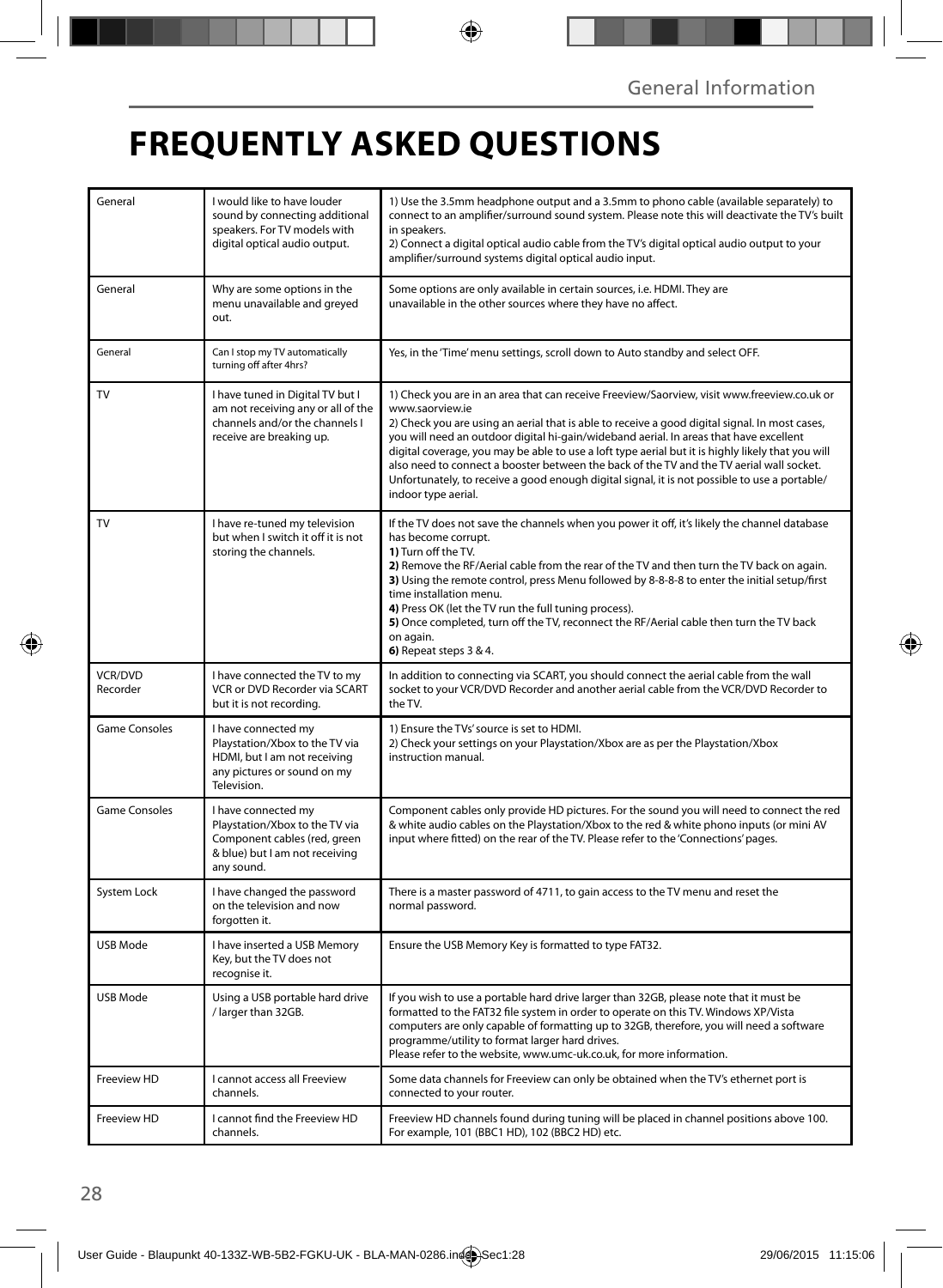## **TECHNICAL SPECIFICATION**

### **Product fiche**

| <b>Supplier</b>                                                                                                                                                                                                  | <b>Blaupunkt</b>    |  |  |
|------------------------------------------------------------------------------------------------------------------------------------------------------------------------------------------------------------------|---------------------|--|--|
| <b>Model ID</b>                                                                                                                                                                                                  | 40/133Z-WB-5B2-FGKU |  |  |
| Energy effiency class                                                                                                                                                                                            | $A+$                |  |  |
| Visible screen size (diagonal)                                                                                                                                                                                   | 102 cm / 40 inches  |  |  |
| On mode model average power consumption                                                                                                                                                                          | 48 W                |  |  |
| Annual energy consumption *1                                                                                                                                                                                     | 70 kWh              |  |  |
| Standby power consumption *2                                                                                                                                                                                     | < 0.5 W             |  |  |
| Off mode power consumption                                                                                                                                                                                       | 0 W                 |  |  |
| Screen resolution                                                                                                                                                                                                | 1920 (H) x 1080 (V) |  |  |
| *1: Energy consumption XYZ kWh per year, based on the power consumption of the television<br>operating 4 hours per day for 365 days. The actual energy consumption will depend on how the<br>television is used. |                     |  |  |

\*2: When the TV is turned off with the remote control/standby button and no function is active.

### **Additional Technical Information**

| <b>RF</b>                       | 75 ohm Antenna / Analog / DVB                                                                                                                                                                              |
|---------------------------------|------------------------------------------------------------------------------------------------------------------------------------------------------------------------------------------------------------|
| Inputs                          | 3 x HDMI, 1 x VGA/PC, 1 x SCART, 2 x USB,<br>1 x 3.5mm jack for PC audio input,<br>1 x Mini Component/YPbPr,<br>1 x Mini A/V - Composite/Video & 1 x shared audio for<br>Composite/Video & Component/YPbPr |
| <b>Sound Outputs</b>            | 1 x 3.5mm Headphone/Audio out, 1 x Digital Optical Audio<br>Out                                                                                                                                            |
| Speaker / Amplifier Watts (RMS) | $2 \times 10 / 2 \times 8$                                                                                                                                                                                 |
| Voltage and power consumption   | 110 - 240V ~ 50/60Hz<br>48 / 75 / 90W (home mode/standard/max)<br>(<0,5W in Standby)<br>(0W in OFF mode)                                                                                                   |
| Dimensions including stand (mm) | 929W x 609H x 215D                                                                                                                                                                                         |
| Net weight (Kgs)                | 9.1                                                                                                                                                                                                        |
| <b>Wall Mounting</b>            | VESA 200 x 200 (mm)                                                                                                                                                                                        |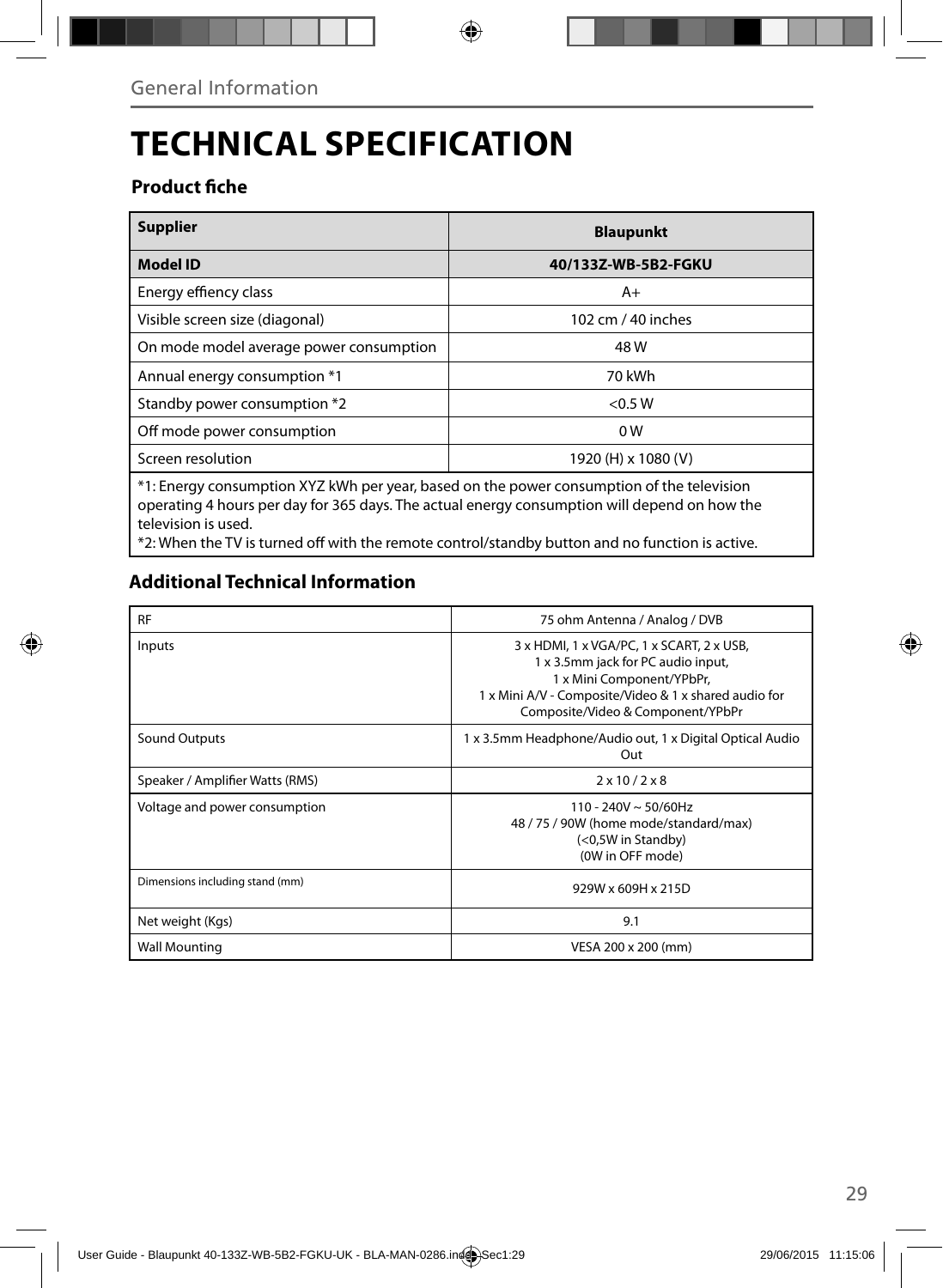## **TECHNICAL SPECIFICATION**

### **Compatible files in USB Mode**

| Media | File Ext.              | Video Decoder                    |                                   |                                                              |  |
|-------|------------------------|----------------------------------|-----------------------------------|--------------------------------------------------------------|--|
|       |                        | Video                            | Audio                             | Remark                                                       |  |
| Movie | .mpg/.mpeg<br>/.dat    | MPEG-1, MPEG-2                   |                                   |                                                              |  |
|       | .ts/.trp/.tp/.<br>m2ts | MPEG-2, H.264, VC1, AVS          |                                   | Max Solution:<br>1920×1080                                   |  |
|       | .vob                   | MPEG-2                           |                                   |                                                              |  |
|       | . $mp4$                | MPEG-4, Xvid, H.264              |                                   |                                                              |  |
|       | .rm/.rmvb              | Rm codec                         |                                   | Max Data Rate:<br>40 Mbps                                    |  |
|       | .mkv                   | MPEG-1, MPEG-2, MPEG-4,<br>H.264 | MP3, WMA,<br>AAC, LPCM,           |                                                              |  |
|       | .avi                   | MPEG-2, MPEG-4,<br>Xvid, H.264   |                                   |                                                              |  |
|       | <b>Motion JPEG</b>     | <b>JPEG</b>                      |                                   | Max Solution:<br>$640\times480$<br>Max Data Rate:<br>10 Mbps |  |
|       | .asf, wmv              | VC <sub>1</sub>                  |                                   |                                                              |  |
|       | .flv/.swf              | H.264, AVC, Sorenson<br>H.263    |                                   | Max Solution:<br>1920×1080<br>Max Data Rate:<br>40 Mbps      |  |
|       | mp3.                   |                                  | MPEG1/2 (Layer1<br>Layer2 Layer3) | Sample<br>Rate: 16KHz~48KHz<br>BitRate:<br>32K~448Kbps       |  |
|       | .wma/.asf              | $\overline{a}$                   | <b>WMA</b>                        | BitRate:<br>128Kbps~320Kbps<br>Sampling rate<br>:8KHz-48KHz  |  |
| Music |                        |                                  | WMA pro                           | BitRate:<br><768Kbps<br>Sampling rate<br>$: -96KHz$          |  |
|       | .ogg                   | $-$                              | OGG                               | Sample Rate:<br>$~-48$ KHz                                   |  |
|       | .m4a/aac               | $\overline{a}$                   | AAC HEAAC                         | 8K~48KHz<br>Sample Rate:<br><b>Bit Rate:</b><br>24K~384Kbps  |  |
|       |                        | Progressive JPEG                 |                                   | Max Resolution:<br>$1024 \times 768$                         |  |
| Photo | .jpg/<br>.jpeg         | Baseline JPEG                    |                                   | Max Resolution:                                              |  |
|       |                        |                                  |                                   | $1920\times8\times1088\times8$                               |  |
|       | .bmp                   | <b>BMP</b>                       |                                   | Max Resolution:<br>$9600 \times 6400$                        |  |
|       | .png                   | Non-Interlaced                   |                                   | Max Resolution:<br>9600×6400                                 |  |
|       |                        | Interlaced                       |                                   | 1200×800<br>Max Resolution:                                  |  |